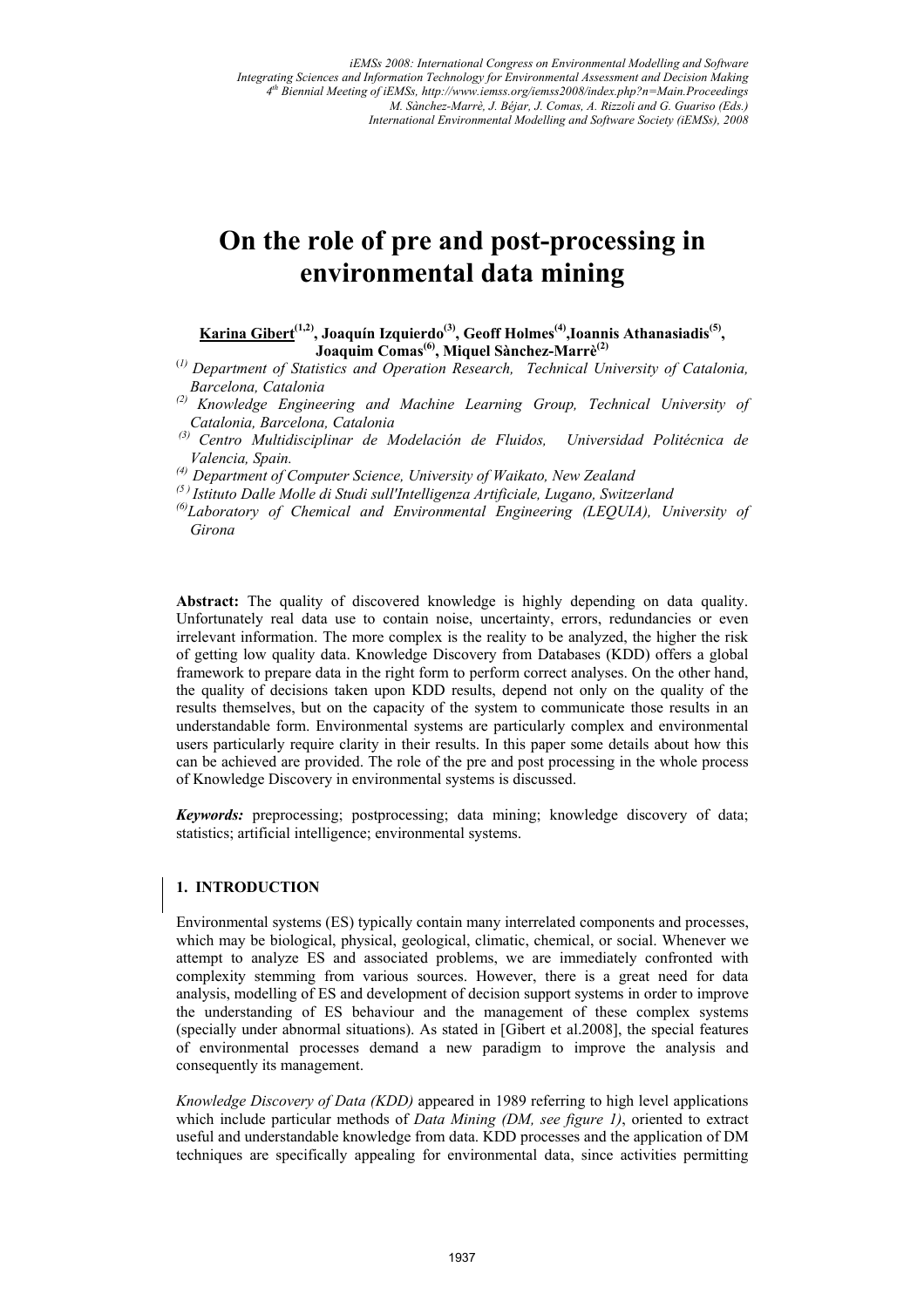extraction of maximum useful information from data bases are *per se* very important although they use to be preparatory for an environmental software system development. Also the KDD approach facilitates the integration of different knowledge sources and fields of expertise and the involvement of end-user (domain expert) criteria and stakeholders' points of view in algorithm design and result interpretation. Finally, it facilitates the sharing and rapid re-use of data and extracted technical knowledge and experiences among domain experts.



 Understanding goals Data Selection Data cleaning and preprocessing Data reduction and projection Choosing the DM task Selecting the DM algorithm/s and parameters Data mining Interpreting mined patterns Reporting and using discovered knowledge

**Figure 1** Outline of the Knowledge Discovery from Data process

Fayyad's proposal marked the beginning of a new paradigm in KDD research, considering prior and posterior analysis as important as the application of DM techniques itself: *"Most previous work on KDD has focused on [...] DM step. However, the other steps are of considerable importance for the successful application of* 

*KDD in practice".* 

In fact, prior and posterior analysis requires great effort when dealing with real applications. Prior analysis is critical, mainly owing to two reasons:

- Real data sets tend to be imperfect, contains errors, outliers, missing data, extra noise and tools either for detecting or correcting it are required.
- Application of a certain data mining technique may require specific conditions for the data set (only binary variables, centered data, normality, only qualitative variables, etc). In this case, tools for verifying that those conditions hold as well as to transforming data in the appropriate way in order that they hold them, are required.

In environmental data, where errors of measuring (from automatic monitoring), uncertainty, imprecision, multi-scalarity, heterogeneity, non-linearities, non stacionariety, nonnormality, are frequent, together with redundant variables, or irrelevant, or even contradictory, systematic and objective exploration as well as visualization and transformation of data is particularly critical for:

- better understanding the data set
- detecting imperfections in the data and managing them in the proper way
- correctly preparing data for the selected DM technique/s, if required assumptions do not hold

In (Witthen et al. 1993) a review of selected methods of machine learning with an emphasis on practical applications is presented, together with suggestions on how they might be used to address some important problems in the primary production industries, particularly agriculture.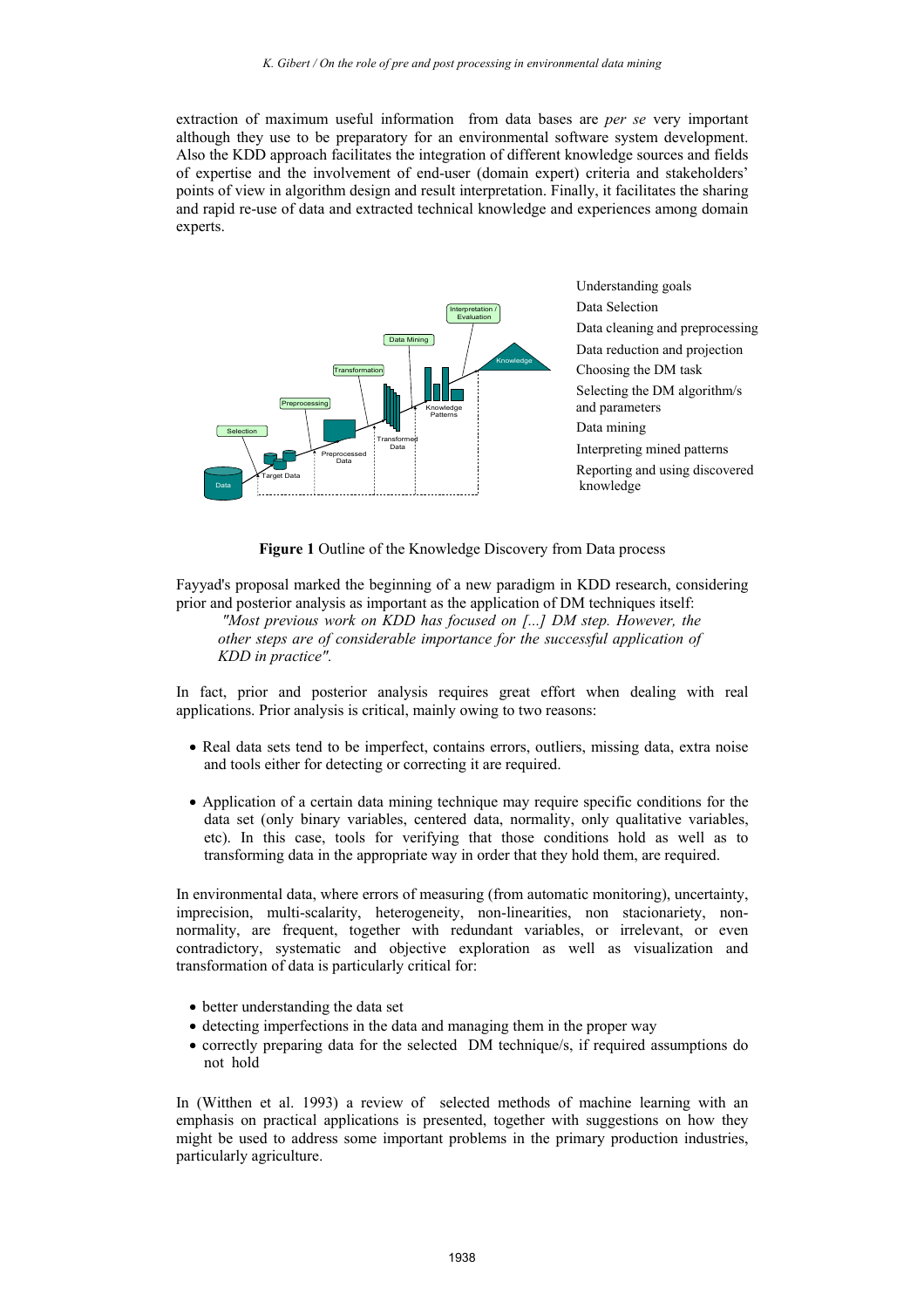Also, particular efforts in post processing the results directly provided by a DM technique are important in this context, in order to make these results directly understandable by an environmental scientist, who has to make real decisions upon them, which will surely have a real impact to the evironmental system behaviour. In fact, it can be said that the quality of the decisions will depend, not only on the quality of the data mining results themselves, but also on the capacity of the system to communicate the relevant results to the decisionmaker as understandably as possible. The software tools used for applying DM techniques to a data set usually produce long listings plenty of results that may be useful in whatever particular application is performed. However, given a particular real case, not all this information is useful. Thus, it is important to:

- Identify the relevant information from the software outputs, depending on the aims of every particular analysis.
- Find the best way to present the selected results to the user.

It can be said that pre and post processing are one of the most important and critical parts of the whole KDD process. On the one hand, because *data cleaning* [Moore et alt, 1993], transformation, selection of DM techniques and optimization of parameters (if required) are often time consuming and difficult, mainly because the approaches taken should be tailored to each specific application, and human interaction is required; on the other hand, because the correctness of the DM itself is critically depending on the quality of the data and wrong or poor preprocessing may lead to incorrect results. Data miners should become conscious of the importance of performing very careful and rigorous preprocessing, and allocate sufficient time to this activity. In fact, once those tasks have been accomplished, the application of DM algorithms becomes trivial and can be automated, requiring only a small proportion of the time devoted to the whole KDD process. Regarding the post processing, the results provided by the software implementing the DM techniques, select of relevant information from the automatic outputs produced by the different software applications, and choose the proper way of transforming or synthesizing it to make directly understandable to the user is also critical to provide good decision support. This task is also difficult to standardize and time consuming and has to be designed ad-hoc for every particular application, requiring much human guidance. In real applications, the time devoted to both pre and post-processing is rarely below 70% of the time for the whole KDD process.

In this paper issues related to pre and post processing in environmental applications will be addressed, together with the most popular solutions for the different cases. This paper does not pretend to be exhaustive, but to provide tools to environmental scientists for addressing the most common problems arisen in pre and post processing, as no clear methodology for tackling these two steps of KDD process has no been established yet.

#### **2. PREPROCESSING IN ENVIRONMENTAL SYSTEMS**

As previously stated, environmental data often includes measurement errors (from automatic monitoring, sensors, etc), uncertainty, imprecision, multi-scalarity, heterogeneity, non-linearities, non stacionariety, non-normality, and tools are required to:

- better understand the data set
- detect imperfections in data sets and manage them in the proper way
- correctly prepare data for the selected DM technique/s, if required assumptions do not hold

This section is devoted to providing elements for pre-processing environmental data for KDD. Pre-processing ranges from the simplest descriptive techniques to the more sophisticated data analysis methods, depending on the nature of data and the goals of the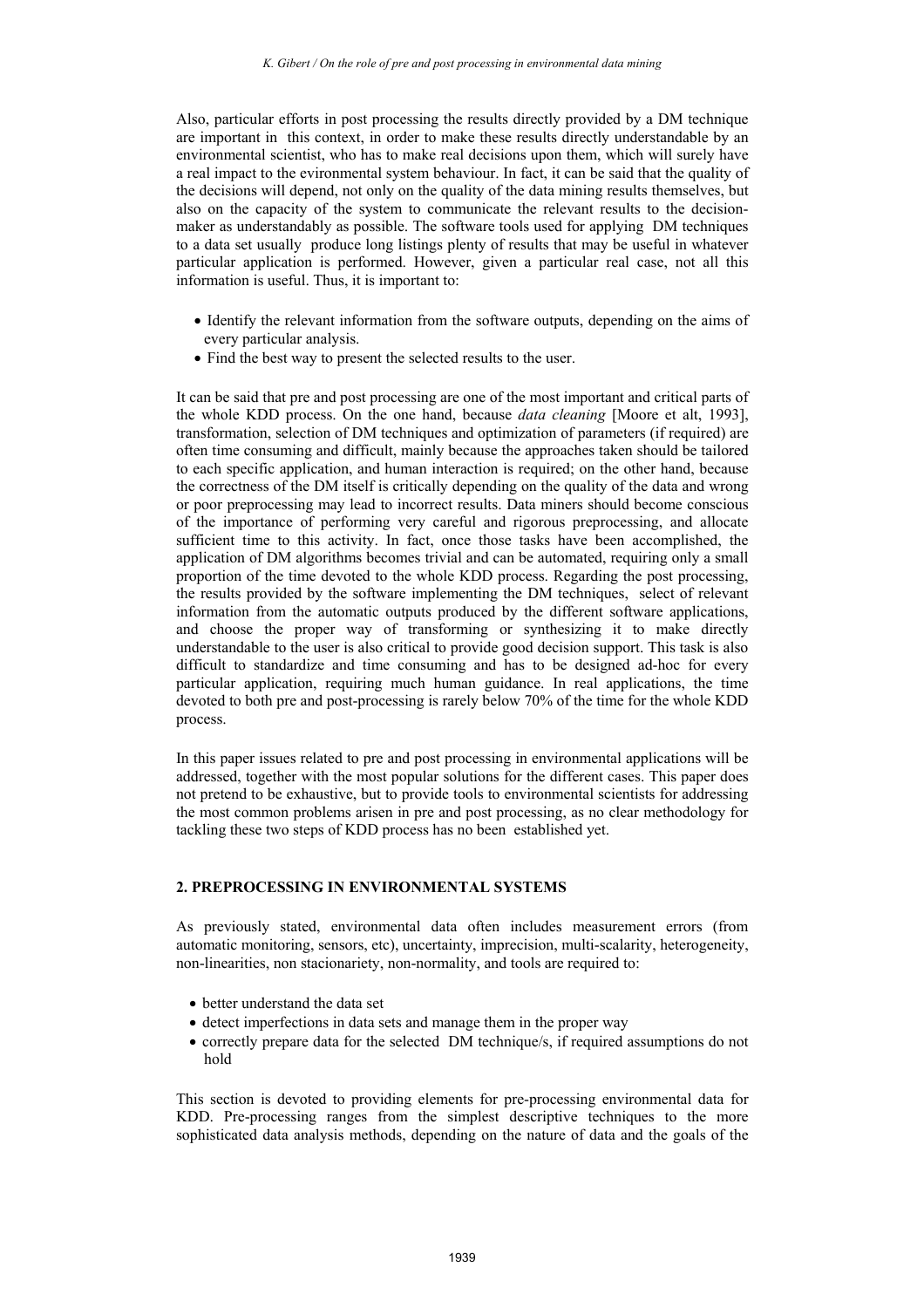analysis itself. Authors think that most of the operations performed in a pre-processing step can be reduced to two main families of techniques:

- Detection techniques: Those oriented to detect imperfections in data sets or to verify the accomplishment of required assumptions for a particular analysis:
	- o Outlier detection
	- o Missing data detection
	- o Influent observations detection
	- o Normality assessment
	- o Linearity assessment
	- o Independence assessment
- Transforming techniques: Those oriented to perform transformations in the data set in order to correct the imperfections detected before, or to achieve the technical conditions to apply a certain analysis technique.
	- o Outlier treatment
	- o Missing data imputation
	- o Dimensionality reduction techniques or data projection techniques
	- o Creation of new transformed variables
		- Standardization
			- Aggregation
		- **Transformation (logarithmic, quadratic)**
		- Discretization
		- Recodification
	- o Filtering
	- o Resampling

Classically, statistics provided a wide set of possibilities to preprocess data. The global process of transforming a raw data set to a correct one ready for analysis is called *data cleaning* [Moore et alt, 1993]. Besides the classical statistical techniques for *data cleaning*, inductive techniques are an alternative for several activities of the environmental scientist, when analytical/traditional methods fail, are too slow, or simply do not exist. Finally, visualization techniques also play an important role in the correct preprocessing of data. In the following sections different situations and possibilities are addressed.

# **2.1. Visualization**

Visualization is a powerful strategy for leveraging the visual orientation of sighted human beings. Sighted humans are extraordinarily good at recognizing visual patterns, trends and anomalies; these skills are valuable at all stages of the KD Miller (in press, to appear in 2007). For example, the presence of outliers, missing values, or errors are typical pre- and post-processing KDD tasks where visualization techniques can be valuable.

Graphs commonly used for classical exploratory visualization, like boxplots, histograms, time series plots or two-dimensional scatter plots, perform poorly considering the great number of variables involved in environmental datasets, along with their complex interrelations, and spatial-temporal references. Thus, more sophisticated visualization methods are required, as for example:

- Distributional plots,
- Three, four, and five dimensional plots (color and symbols may be used to represent the higher dimensions),
- Dimension scaling, for example log scales,
- Rotatable frames,
- Animation with time and interactive graphs,
- Geo-referenced visualizations and maps.

Most DM packages, as Weka, include visualization tools, while more advanced features are provided with wide-spread tools such as Matlab or a dedicated data language such as IDL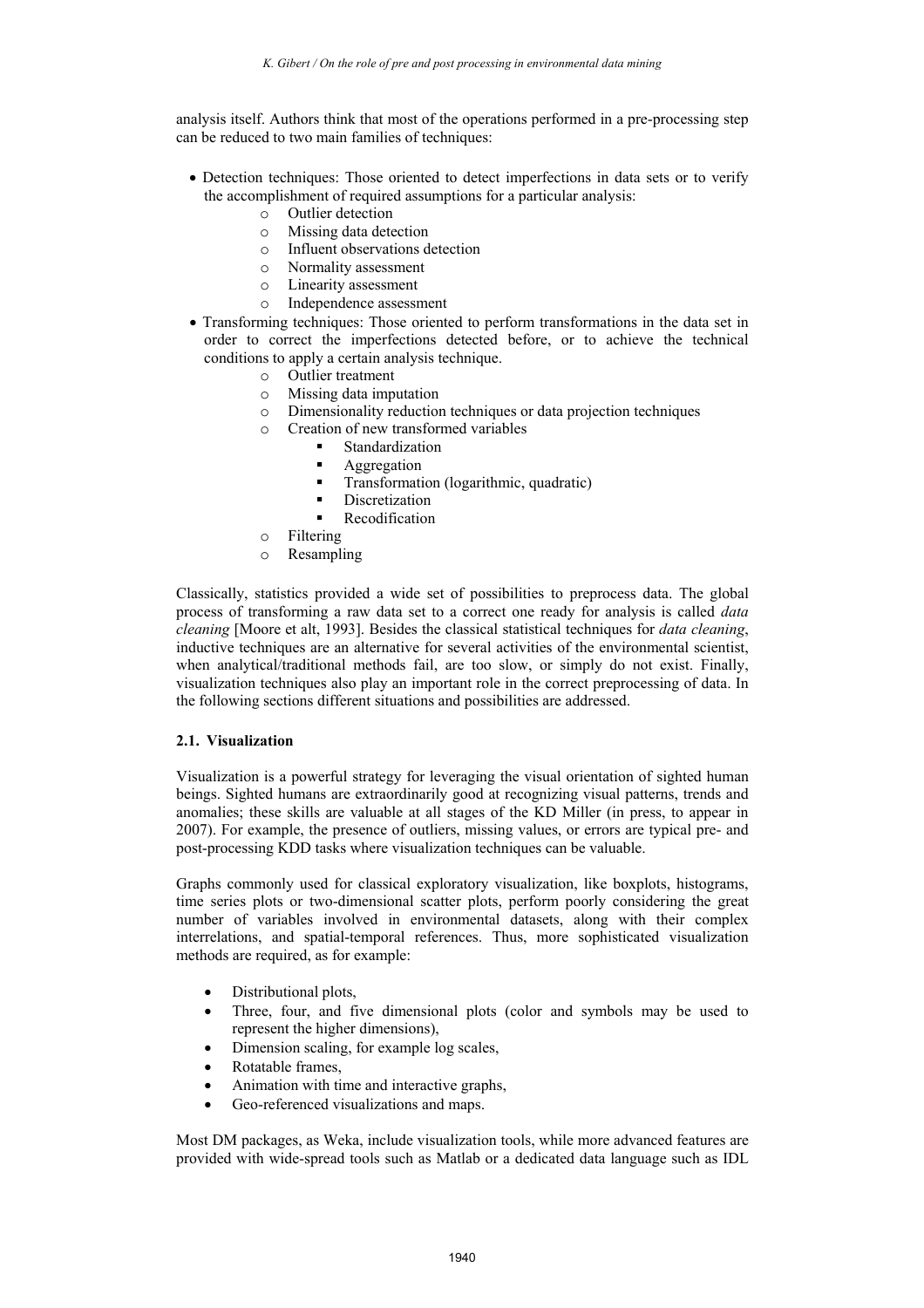or the CommonGIS tool (Andrienko and Andrienko 2004). Reader is also pointed to dedicated visualization tools such as XGobi (Swayne et al. 1998). Visual representations are extremely effective, and may convey knowledge far better than numerical or analytical forms. They should be always considered in environmental KDD.

## **2.2. Outlier Detection**

Outliers are objects with very extreme values in one or more variables (Barnett and Lewis 1978). Graphical techniques were once the most common method for identifying them, but increases in database sizes and dimensions have led to a variety of automated techniques. The use of standard deviations is possible when and only when considering a single variable that has a symmetric distribution, but outliers may also take the form of unusual combinations of two or more variables. The data point should be analyzed as a whole to understand the nature of the outlier and multivariate approach is required.

The treatment will depend on the nature of the outlier (error, member of another population, intrinsic extreme value, etc). The influence of outliers can dramatically affect the results or certain methods, a concern which should feature the choice of tools used throughout the rest of the process. See Moore and McCabe (1993) for an interesting discussion on the dangers of simply eliminating rows with outliers:

*"In 1985 British scientists reported a hole in the ozone layer of the Earth's atmosphere over the South Pole. [...] The British report was at first disregarded, since it was based on ground instruments looking up. More comprehensive observations from satellite instruments looking down had shown nothing unusual. Then, examination of the satellite data revealed that the South Pole ozone readings were so low that the computer software [...] had automatically suppressed these values as erroneous outliers! Readings dating back to 1979 were reanalyzed and showed a large and growing hole in the ozone layer [...] suppressing an outlier without investigating it can keep valuable out of sight."* (Moore and McCabe 1993).

#### **2.3. Missing Value Treatment**

Sometimes, a number of cells are missing from the data matrix. These cells may be marked as a \*, ?, NaN (Not a Number), blank space or other special character or special numeric code such as 99999. The latter can produce grave mistakes in calculations if not properly treated. It is also important to distinguish between random and non-random missing values (Allison 2002; Little and Rubin 1987). Non-random missing values are produced by identifiable causes that will determine the proper treatment, also influenced by the goals of the task. Imputation (see Rubin 1987) is a complex process for converting missing data into useful data using estimation techniques. It is important to avoid false assumptions when considering imputation methods, which may have a significant effect on the results extracted. All the methods have pros and cons, and the choice must be made with care. In particular, removing rows with missing cells from a dataset may cause serious problems if the missing values are not randomly distributed. It is of utmost importance to report any elimination performed.

However, many data-mining algorithms can treat missing values. Such algorithms should be preferred, in cases of scarce datasets.

A method proposed in Gibert et al.(2008b) is to perform a previous clustering with complete variables and to impute missing values locally to the discovered clusters. Such an approach may even help to identify errors in the data set (if some observation places in a wrong cluster and the reasons for that are investigated). Another method proposed in Athanasiadis and Mitkas (2007) was to use qualitative indicators for substituting missing or erroneous air quality measurements. In operational systems, instead of making numerical estimates of a missing records, data-mining techniques may be used for making qualitative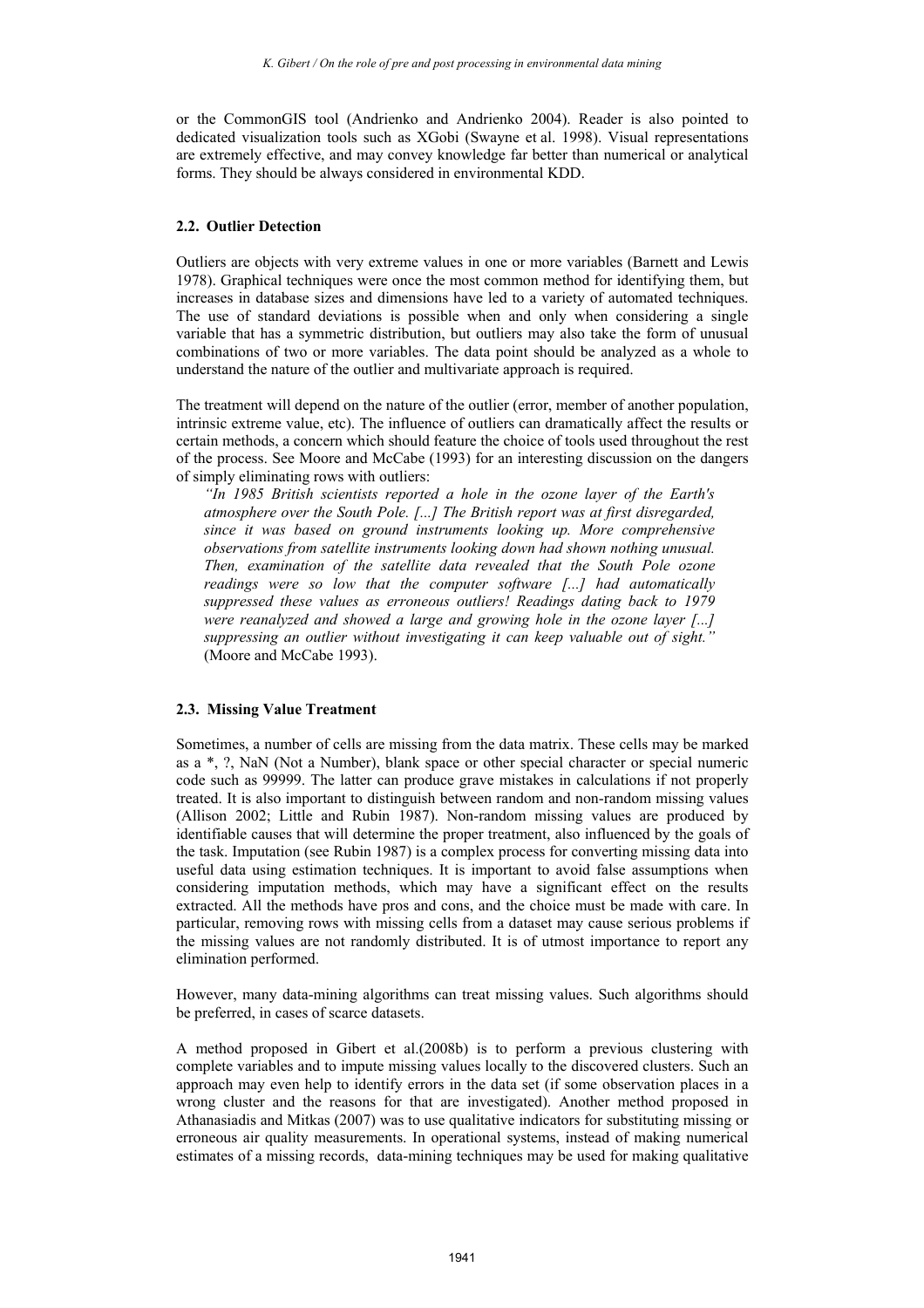estimates (i.e by assigning quality labels instead of predicting values). Similar work has been done for substituting missing or erroneous values with fuzzy sets, probability distributions or confidence intervals.

## **2.4. Pre-processing imbalanced data sets**

Imbalanced sets appear in many real applications areas, where the number of instances of one class (usually the normal class) is much bigger than the number of instances of the other classes (usually abnormal classes), which frequently are the most important ones, since they are the object of interest in the specific problem. Some applications in which imbalanced data sets typically appear are the identification of anomalies in certain systems designed to work under steady conditions, such as Water Distribution Systems [Izquierdo et al., 2007], the detection of oil spills from satellite images [Kubat et al., 1998], the identification of power distribution fault causes [Xu et al., 2007] and the prediction of preterm births [Grzymala-Busse et al., 2003]). This issue is growing in importance since it appears more and more in most real domains of classification, especially in systems where normal data are abundant while abnormal ones are scarce.

Most classical machine learning algorithms generally perform poorly on imbalanced datasets because they are designed to minimize the global error rate [Japkowicz and Stephen, 2002] and in this manner they are biased toward the majority class, that is to say, they tend to classify almost all instances within the majority class, and thus poorly classify the minority class examples.

Two kinds of solutions can be used to cope with imbalanced sets: pre-processing solutions, trying to balance data by over-sampling the minority classes, under-sampling the majority one or a combination of both (see [Batista et al., 2004; Chawla et al., 2002; Guo and Viktor, 2004]), and solutions at the algorithmic level, modifying the cost per class [Provost and Fawcett, 2001], adjusting the probability estimation by establishing a bias towards the minority classes [Weiss and Provost, 2003], etc.

In [Fernández et al., 2008] different pre-processing mechanisms are used in conjunction with a Fuzzy Rule Classification System to deal with imbalanced data sets.

As an example, in [Izquierdo et al., 2007] a complex hybrid model, which uses a calibrated classical model of a Water Supply System and a neuro-fuzzy technique, is used to obtain diagnosis of leaks and other anomalies in the system. To train the neural network both normal and abnormal data are needed. While normal data are abundant, abnormal ones are scarce since only a reduced number or records from reported anomalies are usually available. The calibrated classical model of the hydraulic network is used to simulate abnormal data, thus producing a data set with enough fuzzy examples to correctly train the neural network.

#### **2.5. Uncertainty in environmental data**

Most of the approaches used in KDD assume precise data. They assume that we deal with exact measurements. But in most, probably in all real-world scenarios, always imprecise measurement is usually obtained. There is always a degree of uncertainty. Even being able to measure a magnitude, its exact value will be never known. It can only be known that the measurement is somewhere in a certain range, bounded by the precision of the measurement instrument or measurement procedure itself.

The multiplicity of factors involved in environmental processes provokes uncertainty in data. A number of issues contribute to this complexity. Among others (i) a huge number of sensors are involved, (ii) knowledge related to the spatial structure of these sensors is not well known, (iii) different types of variables can affect the same sensor, (iv) one specific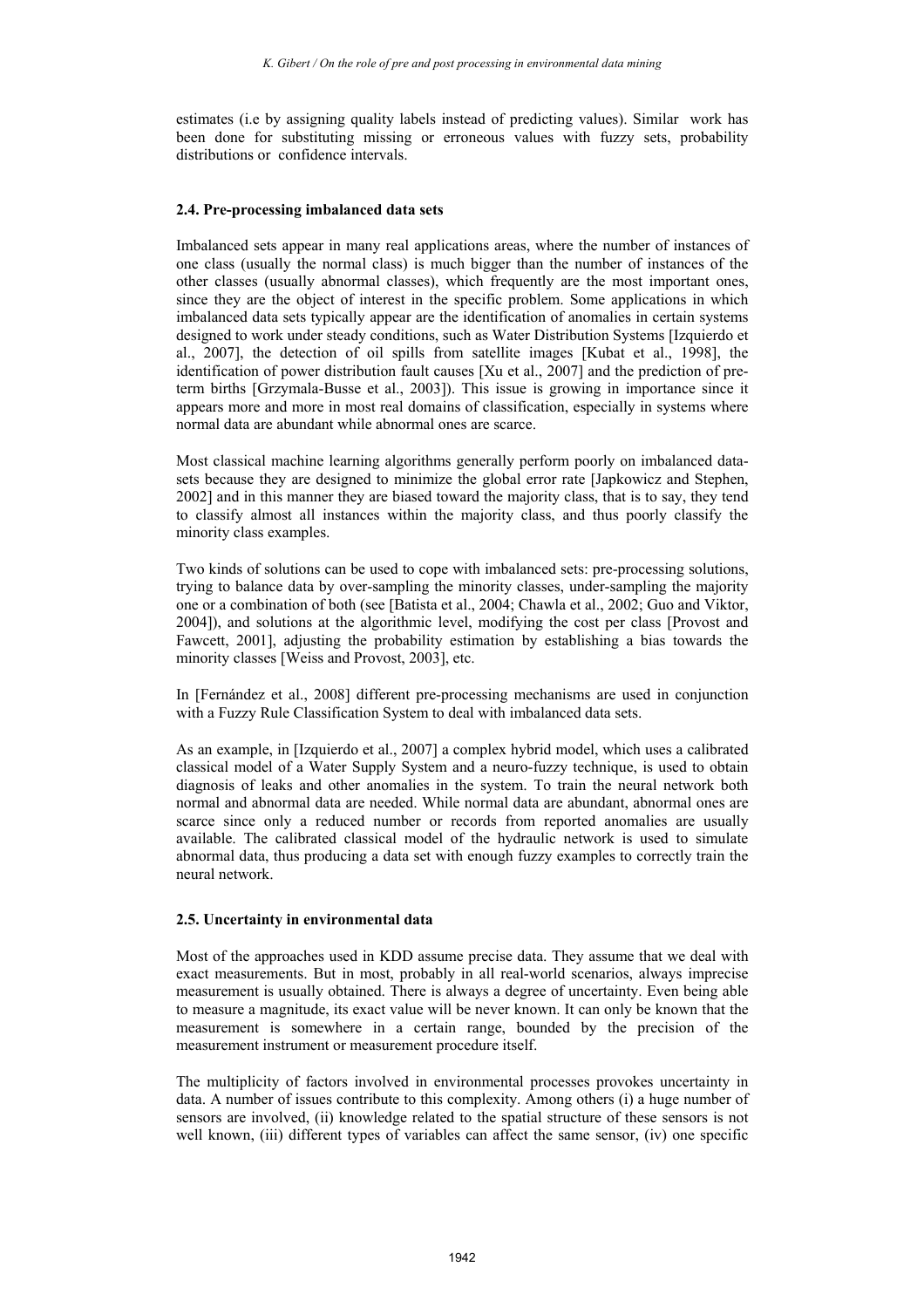variable can exhibit simultaneously different states. In addition, subjectivity is often influential and fuzziness becomes important.

Tracking and reporting of uncertainties related to measurement and other sources of noise is an area that is sometimes not treated rigorously, despite the implications. Therefore, the minimum theoretically achievable error of any model built on the data cannot be less than the error contained in the original data. Models with reported fit greater than this are overfitted and their performance measures do not reflect true predictive capacity. In general, as much data as possible should be available, there is less uncertainty, or at least that uncertainty can be better quantified.

To be exact, all recorded data involves uncertainty in some neighborhood, and the real measured values are really somewhere inside a certain interval, with a width depending on the accuracy of the measurement procedure. It has to be noted that we are not speaking about a probability, but about some kind of likelihood that certain crisp value is being obtained [Zadeh, 1995]. Thus, the use of single values (means, for example, or maximum and minimum values), although it implies a quick and sometimes convenient way of calculation or completion of registers with missing values, it is often simplistic and it should be corrected with appropriate safety values. The statistical approach of subjectively attributing probabilities to the inaccuracies many times gives the problem an artificial character, involving a high degree of randomness and runs the clear risk of inventing information about unknown distributions.

An appropriate conceptual tool for this type of data is the theory of fuzzy sets [Zadeh, 1965]. Many environmental research works make use of fuzzy logic to model uncertainty (see [Bazartseren et al., 2003; Juang, 2003; Oh and Pedrycz, 2004; Kuncheva et al., 2000; Faye et al., 2003; Izquierdo et al., 2006], among others).

## **2.6. Transformation and Creation of Variables**

Sometimes transformation of variables may assist analysis. For example, normality may be forced when using ANOVA or, for ease of interpretation, variables with a large number of categorical labels can be grouped according to expert knowledge. Under some circumstances, discretization of continuous variables is appropriate (eg *Age* into *Child* under 18 years, *Adult* between 18 and 65 years, *Elderly* over 65 years). In fact, in real applications it is quite common to globally discretize any numeric attributes before applying learning algorithms to datasets, since a number of them cannot handle numeric attributes directly. In these cases prior discretization is essential. Even if it can, prior discretization often accelerates induction, and may produce simpler and more accurate classifiers. As it is generally done, global discretization denies the learning algorithm any chance of taking advantage of the ordering information implicit in numeric attributes. However, a simple transformation of discretized data preserves this information in a form that learners can use. In (Frank et alt, 99) it is shown that, compared to using the discretized data directly, this transformation significantly increases the accuracy of decision trees built by C4.5, decision lists built by PART, and decision tables built using the wrapper method, on several benchmark datasets. Moreover, it can significantly reduce the size of the resulting classifiers. This simple technique makes global discretization an even more useful tool for data preprocessing.

Noise is often a critical issue, and especially with environmental data some bias may exist that can be removed with a filter. Transformations should always be justified and documented, and the biases that may be introduced noted (Gibert and Sonicki 1999). Interpretability of transformed variables should be kept.

Creation of additional variables is also used in KDD. Here, expert knowledge is usually the guide. Exploratory variable creation without such assistance is almost always prohibitively time consuming, and as noted, may obfuscate physical interpretation and exacerbate noise. Efficient techniques for data reduction, however, do exist and are well used.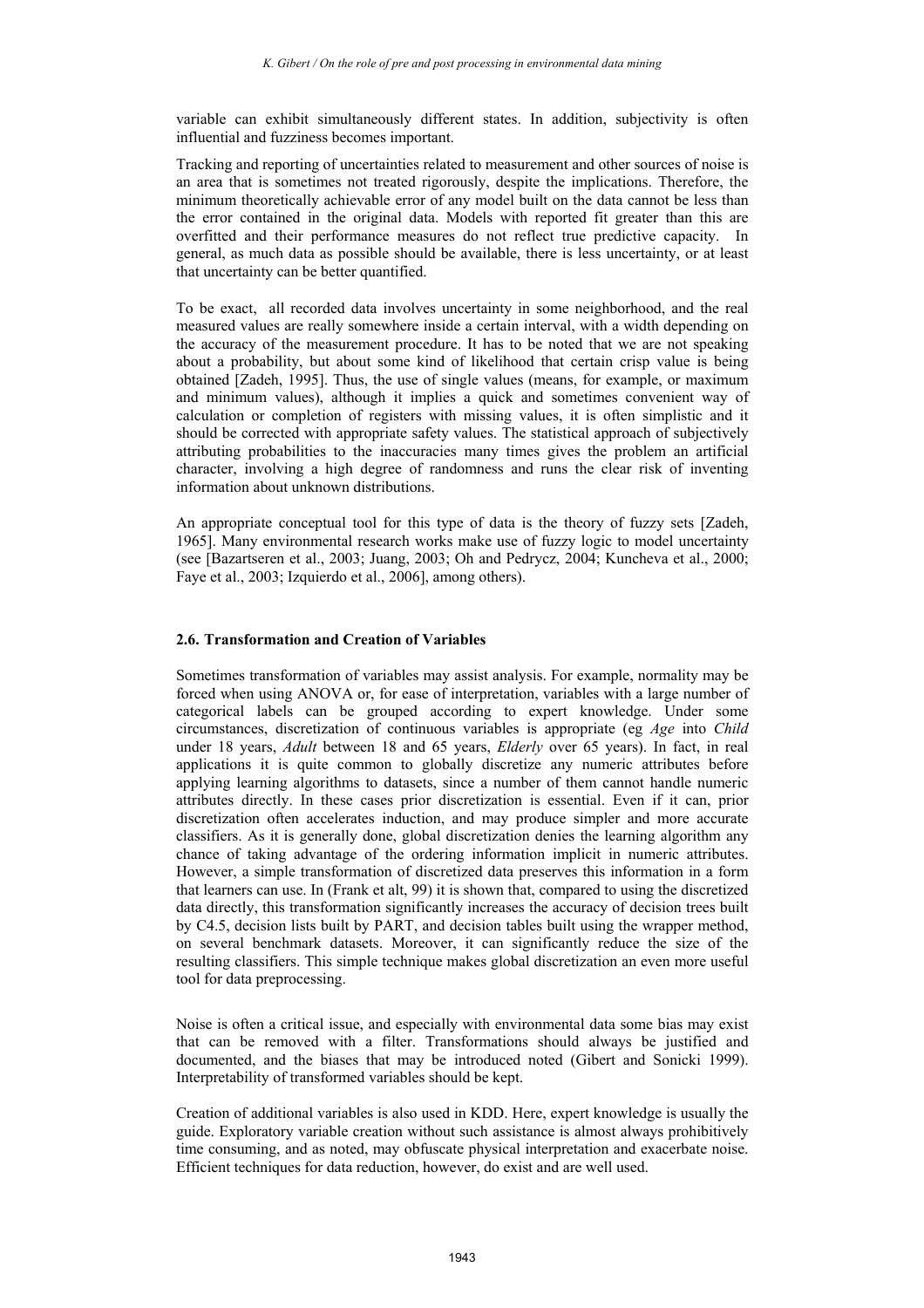However, avoidance of unnecessary transformations is recommended, especially if the transformation decreases interpretability (for example  $Y = log(\text{streamflow})$ , although Y is normal). If transformations are definitely required, some bias may be introduced into the results; thus, it is convenient to minimize arbitrariness of the transformation as much as possible (in recoding *Age*, Adult may be defined from 18 to 65 or from 15 to 70), and this implies that the goals of the analysis must also be taken into account. For arithmetic transformations, imputation of missing data before the transformation is thought to be better. Note that where data is numerical and the scales changes between variables, normalization may be necessary.

Finally, a good practice is to select a data mining technique that fits well on the target phenomenon and the kind of available data, instead of adopting the approach of strongly transform the data till it fits on the technical assumptions of the preferred data mining technique, in spite of loosing interpretability, or introducing arbitrariness. This means that if data is non-normal, it is better to see, first of all, if there exist a data mining technique suitable for this purpose which does not requires the normality to be applied; or this means that an alternative to ID3 should be used if data is numeric, instead of forcing discretization.

## **2.7. Data Reduction and Projection**

When the number of variables is too high to deal with in a reasonable way, which is not unusual in data mining context, a data reduction method can be applied. Either Data Projection or Feature Selection methods are suitable possibilities in these cases.

## **2.7.1.** *Data projection*

This may be accomplished by eliminating some variables wholesale, or projecting the feature space of the original problem into a reduced fictitious space, with fewer dimensions. Principal Components Analysis (PCA) (Dillon and Goldstein 1984) is one of the best known techniques used for the latter purpose. Each principal component is a linear combination of the original variables, and the aim is to work with a reduced set of these, such that the loss of information is not relevant. Thus, Principal Component Analysis is suitable for synthesizing an original set of numerical variables into a small number of fictitious variables conserving as much information as possible from original dataset. Equivalent techniques are available for qualitative data, like multiple correspondence analysis (Lebart et al. 1984; Dillon and Goldstein 1984). However, it has to be taken into account that in most cases, interpretation of the new variables (or factors) may not be clear, and if this is the case, there will be implications for understandability of the final results.

# *2.7.2. Feature Selection and Feature Weighting*

Datasets may contain irrelevant or redundant variables (Gibert et al. 2008). As previously stated, the quality of discovered knowledge is usually dependant on the quality of the data that they operate on. Also, the success of some learning schemes, in their attempts to construct models of data, hinges on the reliable identification of a small set of highly predictive attributes. The inclusion of irrelevant, redundant and noisy attributes in the model building process phase can result in poor predictive performance and increased computation.

Feature subset selectors are algorithms that attempt to identify and remove as much irrelevant and redundant information as possible prior to learning or knowledge discovery. Feature subset selection can result in enhanced performance, a reduced hypothesis search space, and, in some cases, reduced storage requirement. Automated techniques for identifying and removing unhelpful or redundant variables usually take one of two forms: direct examination of the relevance of candidate variables, or searching the best combination of attributes in terms of model performance and feedback. The former are called *filters* and the latter *wrappers* (see Hall 1999 for details). For a survey of common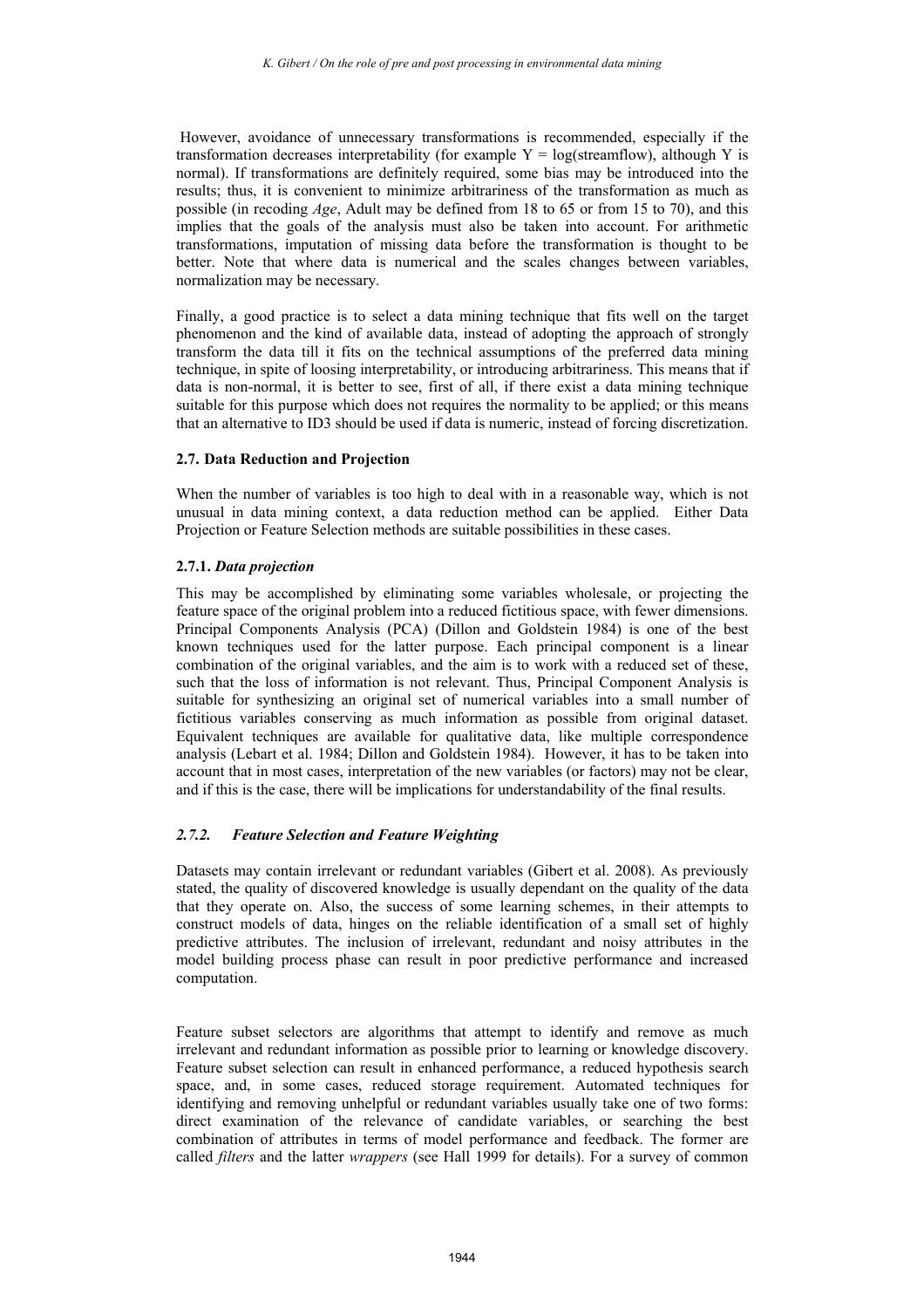*feature selection* techniques, see Molina et al. (2002). Usually, analyzing the feature subset selection provides better results than analyzing the complete set of variables (Andrew 1998).

However, attribute selection generally involves a combination of search and attribute utility estimation plus evaluation with respect to specific learning schemes. This leads to a large number of possible permutations where very few benchmark studies have been conducted. In (Andrew et al. 2003) a benchmark comparison of several attribute selection methods for supervised classification is presented. All the methods produce an attribute ranking, a useful devise for isolating the individual merit of an attribute. Attribute selection is achieved by cross-validating the attribute rankings with respect to a classification learner to find the best attributes. Results are reported for a selection of standard data sets and two diverse learning schemes C4.5 and naive Bayes.

Other techniques are based on *feature weighting* (see for example Aha 1998 and Núñez et al. 2003), which is a more general and flexible approach than feature selection. The aim is to assign a degree of relevance (a weight) to each attribute. Similarities (or dissimilarities) become emphasized according to the relevance of the attribute, and irrelevant attributes will not influence the results, so quality of inductive learning improves.

Feature weight assignment is frequently used to denote the relevance of attributes in similarity computations. When some attributes are irrelevant for the prediction task, the appropriate weight learning could improve the data mining process [Aha, 1998]. Empiric works [Wettschereck et al., 1997] and theoretical ones [Langley and Iba, 1993], suggest that the learning complexity is exponential regarding the number of irrelevant attributes. Therefore, the failures in the data mining process could be related to a similarity model, and in particular, with an incorrect weight assignment methodology.

In recent years, a great deal of research research works has been done in feature weight assignment. The main goal is to assign high weights to attributes that are identified as relevant, and at the same time, to assign low weights to those that are irrelevant. Most of the methods of weight assignment use a global scheme, that is, they associate a weight to the whole space of the attribute. In [Wettschereck et al., 1997] a conceptual framework for the weight assignment methods classification is presented, considering bias from the performance algorithm (wrapper) [Kohavi and John, 1998] or not (filter), previous transformations of data before analyzing relevance, if the relevance of an attribute is invariant or not all along the domain, or if they require domain specific knowledge. A comprehensive review of feature weighting algorithms can be found in [Núñez, 2004].

Although the weight assignment improves the accuracy in classification and retrieval tasks, feature selection is vital to reduce the dimensionality in learning tasks, completely eliminating irrelevant attributes (Martorell et al.2007). In general, feature weighting is more appropriate for tasks where features vary in their relevance, but such methods search larger spaces of weight assignments. On the other hand, feature selection algorithms perform better when the features used to describe instances are either highly correlated with the class label or completely irrelevant.

# **2.8. Hybrid approach**

Frequently, data-driven (either stochastic or connectionist, among others) models are accused of lack of understandability (black boxes) because of the substantial drawback they exhibit: they are synthesized ONLY on the available data, with no detailed information of the underlying process. As a consequence, in prediction and extrapolation tasks and especially when data are noisy or sparse, they sometimes are inadequate and inaccurate. It is thus reasonable to argue that DM techniques should be used not only to replace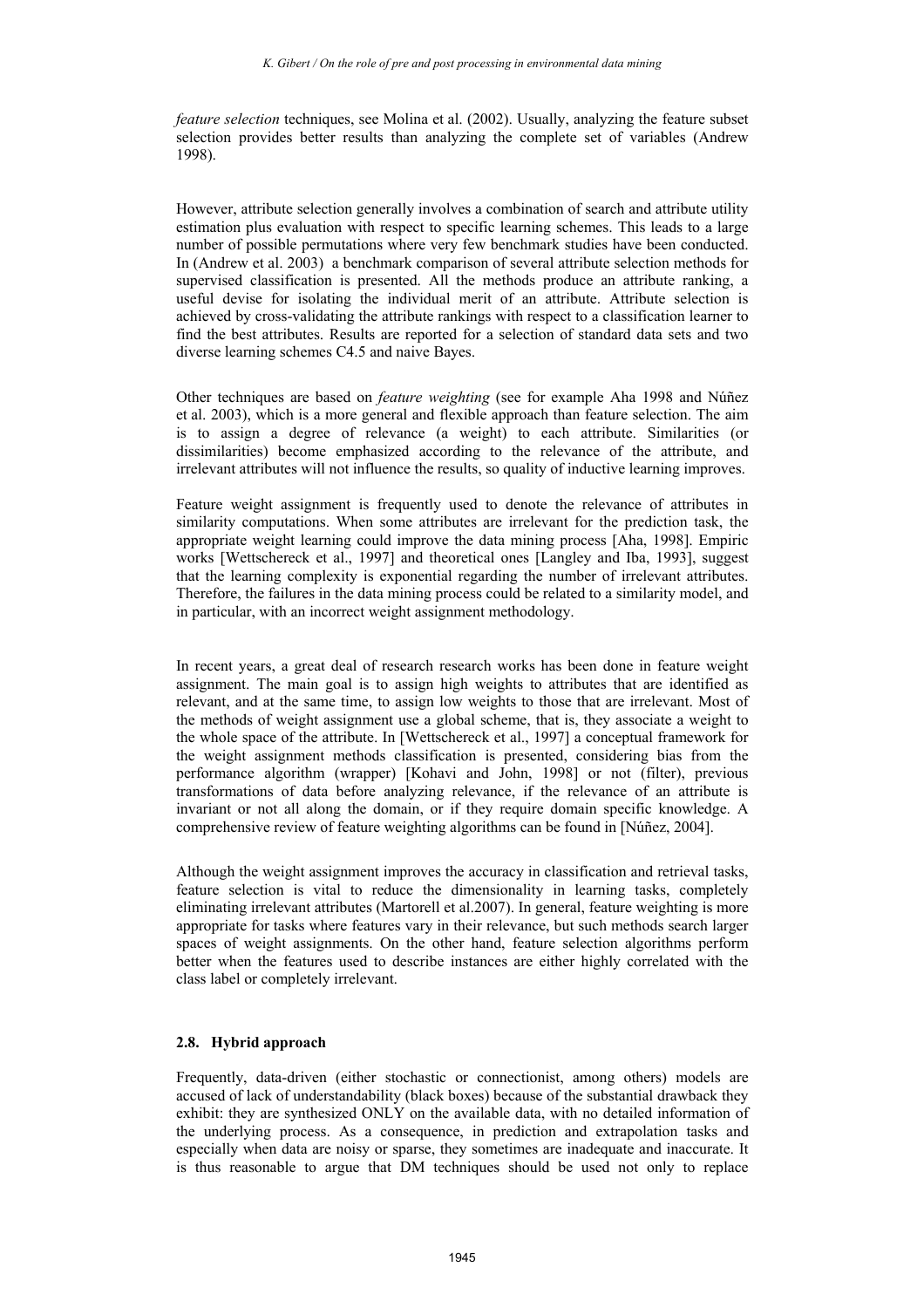knowledge-based models but also to complement them and produce so-called hybrid models. Integration of both deterministic (numerical) and stochastic (data-driven), or logic (qualitative) models presumably should provide more accurate predictions and cope better with uncertainty, non-normality, non-linearity, or even with the original nature of data. It appears clearly more sensible to use the already available deterministic information given by the very well-known theory-driven models than stubbornly starting from the scratch, throwing away all knowledge, trying to use a data-driven model alone. Also, it seems better to take advantage of the precision of a numerical variable than discretizing all numerical ones to use a machine learning method for qualitative variables. This approach should also appear more appealing to scientists that have been working for years with theory-driven models who will be reluctant to sink all their *precious* knowledge into oblivion. From a conceptual point of view, this approach takes into account that (environmental) complexity comes not only from the system but also from outer perturbations producing stochastic influences (noise). A number of papers using hybrid modeling in different areas, in particular environmental modeling, can be quoted (Espert et al. (1999), Vojinovic et al. (2003), Krasnopolsky et al. (2006), Chercassky et al. (2006), Izquierdo et al. (2006), Izquierdo et al. (2008)). It can be foreseen that computational intelligence (machine learning) will be used not only for building data-driven models, but also for building optimal adaptive model structures of such hybrid models. Combining Artificial Intelligence techniques with Statistical ones can also improve the quality of discovered knowledge (Gibert et al.2005a, Pérez-Bonilla et al.2007, Gibert et al.2007).

## **3. THE ROLE OF POST PROCESSING**

Apart from the important role of preprocessing, together with the correct selection of the data mining technique which will really answer the target questions, there is an important job to be done between getting the results of the data mining techniques and using them to support decision-making: to *understand* the results.

Indeed, the quality of decisions taken upon KDD results, depend not only on the quality of the results itself, but on the capacity of the system to communicate those results in an understandable form to the decision maker.

The software tools used for applying the DM techniques to a data set use to produce long listings plenty of results that may be useful in any particular application. The closer to statistical packages the software, the longer and more complex the output with more numerical information displayed. However, given a particular real case, not all this information is useful. Moreover, the major part is irrelevant. Thus, it is important to:

- Identify the relevant information from the software outputs, depending on the aims of every particular analysis. For example, from a regression analysis, it may be irrelevant to the environmental expert to know the exact value of *h\_i* indexes, but from this information, the set of influential observations that have to be carefully analyzed should be reported.
- Find the best way to present the selected results to the user in such a way that it becomes directly understandable, given that the final user does not know the technical details of the Data Mining method used. So, probably, from the results of a logistic regression, it is more interesting to provide the interpretation of the estimated coefficients rather than the logistic equation itself.

As an example, consider an application where clustering is applied as the most suitable data mining technique, regarding the goals of the analysis. Most of the software implementing clustering algorithms provides information about the number of clusters discovered, and the set of objects belonging to every one of the clusters. Upon these results, the experts need to understand the underlying clustering criteria as well as the meaning of the classes themselves. In data mining contexts where the number of classes increases, and the number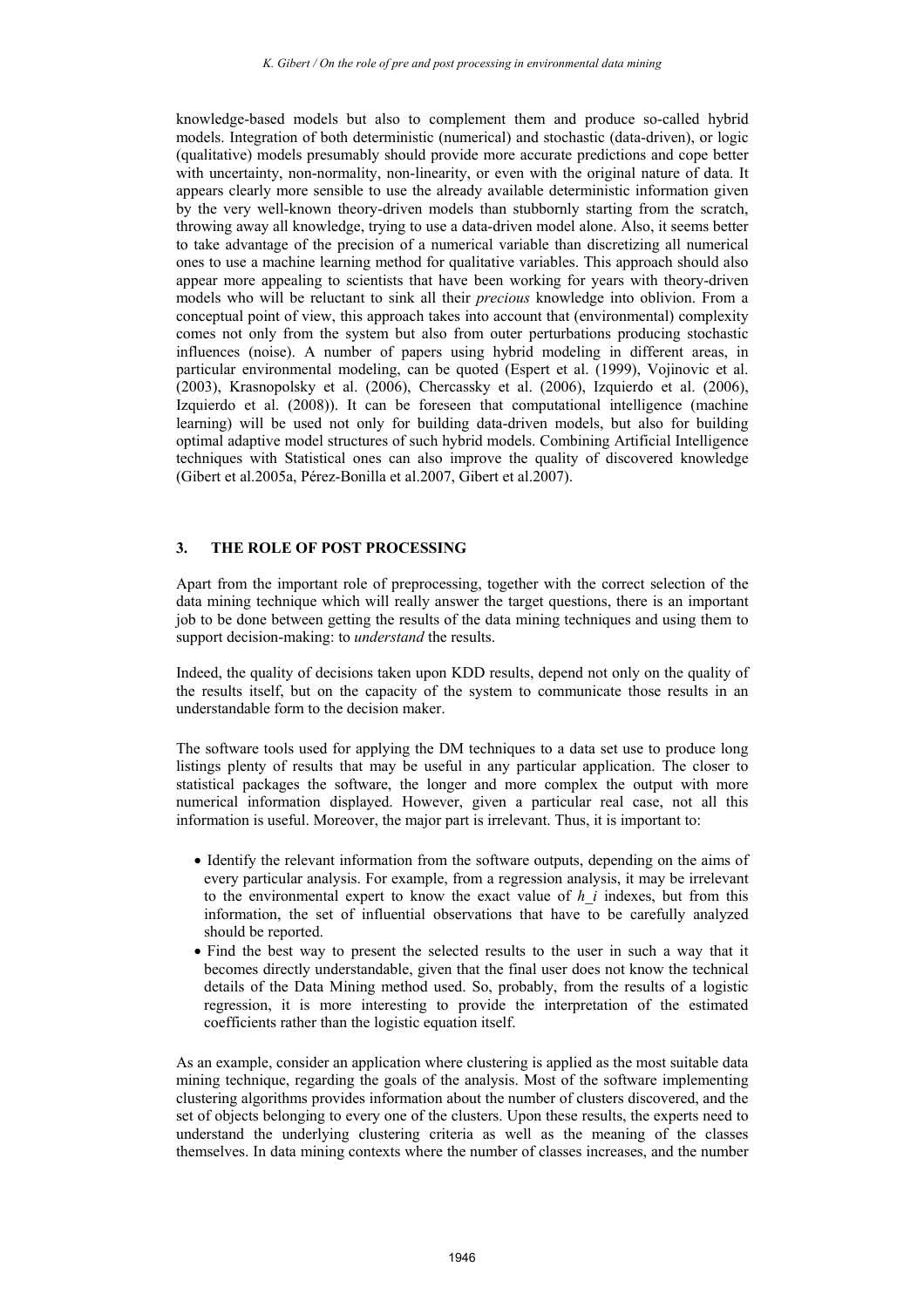of variables is high, tools that help the user to postprocess the clustering results till the conceptualization of the classes are very useful. In (Gibert et al.2005b) the *Class Panel Graph (CPG)* is presented as an integrated graphical tool that provides a perspective of the whole data set regarding the previously discovered classes, in such a way that identification of variables with particular behaviours in every class is easy. Figure 2 shows the aspect of a CPG which can display either histograms conditioned to the classes, or boxplots (and bar charts for qualitative variables).

The CPG supports the interpretation of the results as well as the process of conceptualizing the classes. The authors are not aware that commercial software offer facilities to show in a single integrated graph the behaviour of as many variables as possible. Also, in Pérez-Bonilla (2007) a methodology that automatically induces concepts from classes is presented (CCCS) in such a way that the interpretation of classes performed by the expert becomes easier on the basis of some preliminary concepts suggested by the system. Either the CPG as the CCCS methodology are implemented in the KLASS software, which will be presented below. Also, in a clustering context, it may be useful to display the prototypes of the classes in a 2-D or 3-D scatterplot of numerical variables (Gibert et al.2006), as implemented in the GESCONDA software, also described below.

As another case, let us consider here the classification tasks. Among the algorithms solving those taks, those that inductively construct decision trees are found. Other approaches using neural networks, evolutionary algorithms or Bayesian networks are also applied to solve the classification problem. Most of these algorithms work as black box approaches. As a result, it is often difficult to understand the decision model.

Visualization techniques can help to overcome these problems. One of them, for example used by SGIs MineSet sytem (Brunk et al., 1997), shows a scheme of the decision tree and allows the user to select among important parameters of the model. The user interactively can select different attributes and understand the model. In (Ankerst et al., 2000) a more sophisticated approach is used: each attribute value is shown by a colored pixel and all of them are arranged in bars; then the pixels corresponding to each attribute bar are sorted separately and the attribute exhibiting the purest value distribution is chosen to split the decision tree; the process is iteratively repeated until all leaves correspond to pure classes. In addition, information like number of training patterns corresponding to one node, purity of partitions, etc. can complete the picture.

In general, many tools are available to post process the results of many different data mining techniques, such as decision trees, neural nets, statistical modelling, etc. This paper do not pretends to be exhautive, but to provide an overview of the importance of inserting this kind of tools inside the methodology to make knowledge discovery more fruitful.

#### **4.1. Weka**

The Weka workbench (Witten and Frank 2005) contains a collection of visualization tools and algorithms for data analysis and predictive modelling, together with graphical user interfaces for easy access to this functionality. A command line interface is also included, for larger scale processing. It was originally designed as a tool for analyzing data from agricultural domains but is now used in many different application areas, largely for educational purposes and research. The main strengths of Weka are that it is (a) freely available under the GNU General Public License, (b) very portable because it is fully implemented in the Java programming language and thus runs on almost any computing platform, (c) contains a comprehensive collection of data preprocessing and modelling techniques, and (d) is easy to use by a novice due to the graphical user interfaces it contains.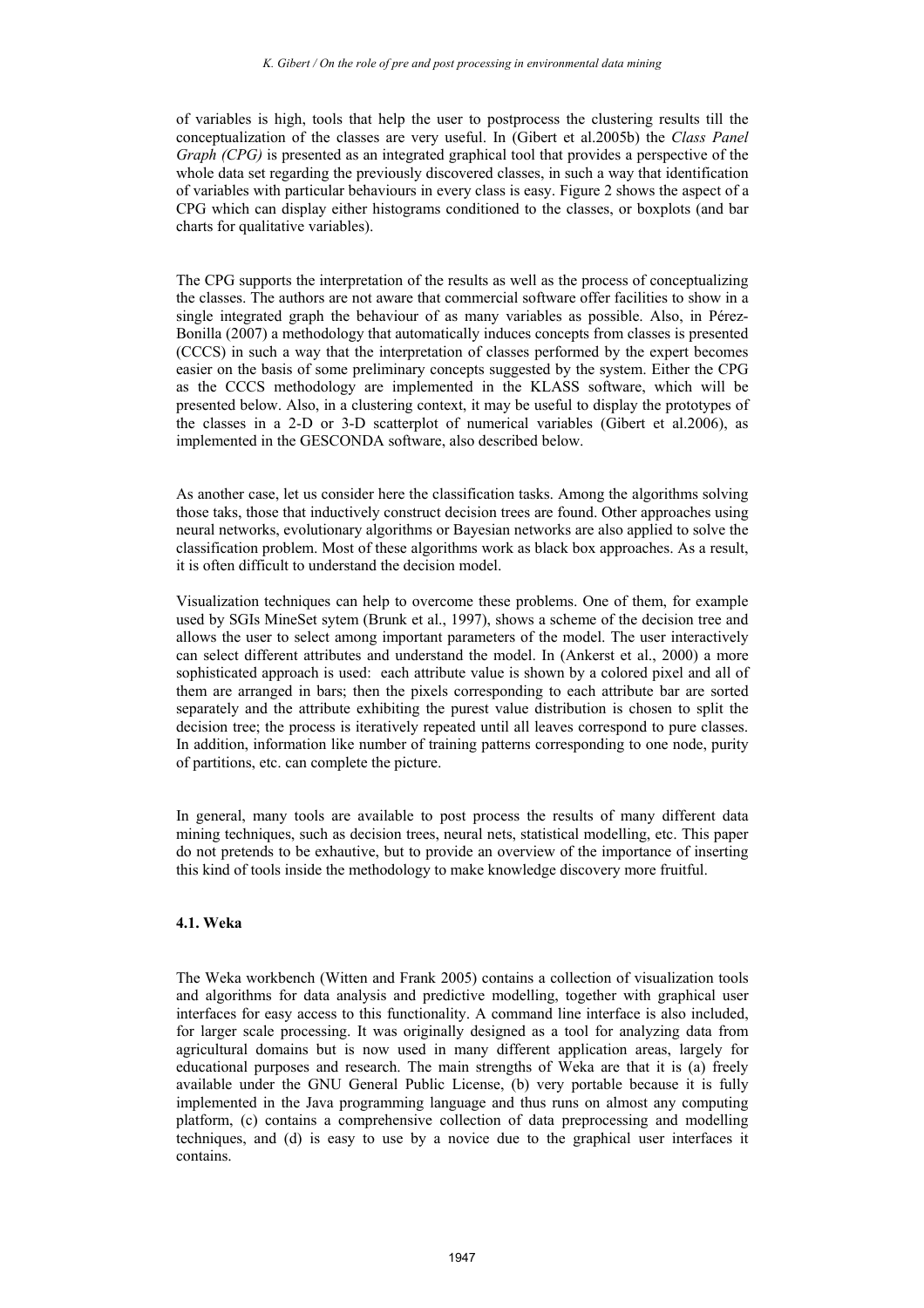| SS-D      | 上午日           |                |                      |                |          | <u>Liebe</u> |                            |                          | ŧ   |       |        |       |              | ŧ   |              | Ē                       |                         | ¢      |           | Ë     |               |   |              |    |              |         |
|-----------|---------------|----------------|----------------------|----------------|----------|--------------|----------------------------|--------------------------|-----|-------|--------|-------|--------------|-----|--------------|-------------------------|-------------------------|--------|-----------|-------|---------------|---|--------------|----|--------------|---------|
| PH-D      | 言             |                | $\frac{1}{2}$        | ard.<br>T      |          | 급            | É                          |                          |     |       | ц<br>두 |       |              |     |              |                         |                         |        |           | ٿ<br> |               |   |              |    |              |         |
| $DDBO-E$  | 中国            |                | 国王                   | 用用             |          | Ę            |                            |                          | H   |       | 녑      |       | 山中           |     |              |                         |                         |        |           | 뎒     |               | с |              |    |              |         |
| DQO-E     | E<br>玉石石      |                | 톀                    | 나도나            |          | 퉊            | <u>lefili<sub>ne</sub></u> |                          | 电电话 |       | 埥      |       | Ę            | 计时间 |              |                         |                         | i<br>H |           | 둗     |               | ᄐ |              | 自身 |              |         |
| $SSV-E$   | 480 km  a−0   |                |                      | المصطلحة       |          | હ્યુ         | 븥                          |                          | 덉   |       | 녈      |       |              |     |              | 4                       |                         | Έ      |           | 됴     |               |   |              |    |              |         |
| $S-S-E$   | Ï<br>댵        |                | $\mathbb{P}^1$<br>Ŧ, | $\frac{1}{2}$  |          |              | ς.                         |                          |     |       |        |       | Ē            | Ē   |              | $\overline{\mathbb{F}}$ |                         |        | Ę.        |       |               | Ę |              |    |              |         |
| PH-E      | 冒             |                | 둭                    | n allas        |          | 다.<br>다년     | aala.                      |                          | E   |       | 占      |       |              |     |              |                         |                         |        |           | 톱     |               |   |              |    |              |         |
| $F E - E$ | D             |                | $\frac{1}{2}$        | 뎥              |          | ᇣ            | 멻                          |                          | 뵵   |       |        |       | ć            | F   |              | 퉊                       |                         |        |           | Ę     |               |   |              | 뎥  |              |         |
| Q-E       | $\frac{1}{2}$ |                | - 대 1<br>대 1         | 냽<br>¢         |          | Ë<br>Ĕ       | 벾                          |                          | 녟   |       | 山中     |       |              | 념   |              | 뤅                       |                         |        |           |       |               | ł |              | I  |              |         |
| a,        | 쓳             | $\mathbb{I}$   |                      | $\Xi$          | $\equiv$ |              | $\equiv$                   | $\equiv$                 |     | $\Xi$ |        | $\Xi$ | œ            |     | $-1$         |                         | $-1$                    |        | $-1$      |       | $\mathcal{L}$ |   | $-1$         |    | $-1$         | $\circ$ |
| Classe    | Ë             | $\mathbb{S}^2$ |                      | $\mathbb{E}^2$ | 덬        |              | Ĕ                          | $\widetilde{\mathbb{H}}$ |     | E     |        | g     | $\mathbb{S}$ |     | $_{\rm T10}$ |                         | $\overline{\mathrm{H}}$ |        | $\rm T12$ |       | $\rm Ti3$     |   | $_{\rm T14}$ |    | $_{\rm T15}$ | Totros  |

**Figure 2:** Example of CPG where it can be seen that group T7 contains elements with lower values on variable Q-E (inflow of a WWTP), group T15 contains elements with greater values of DQO-E (chemical organic matter).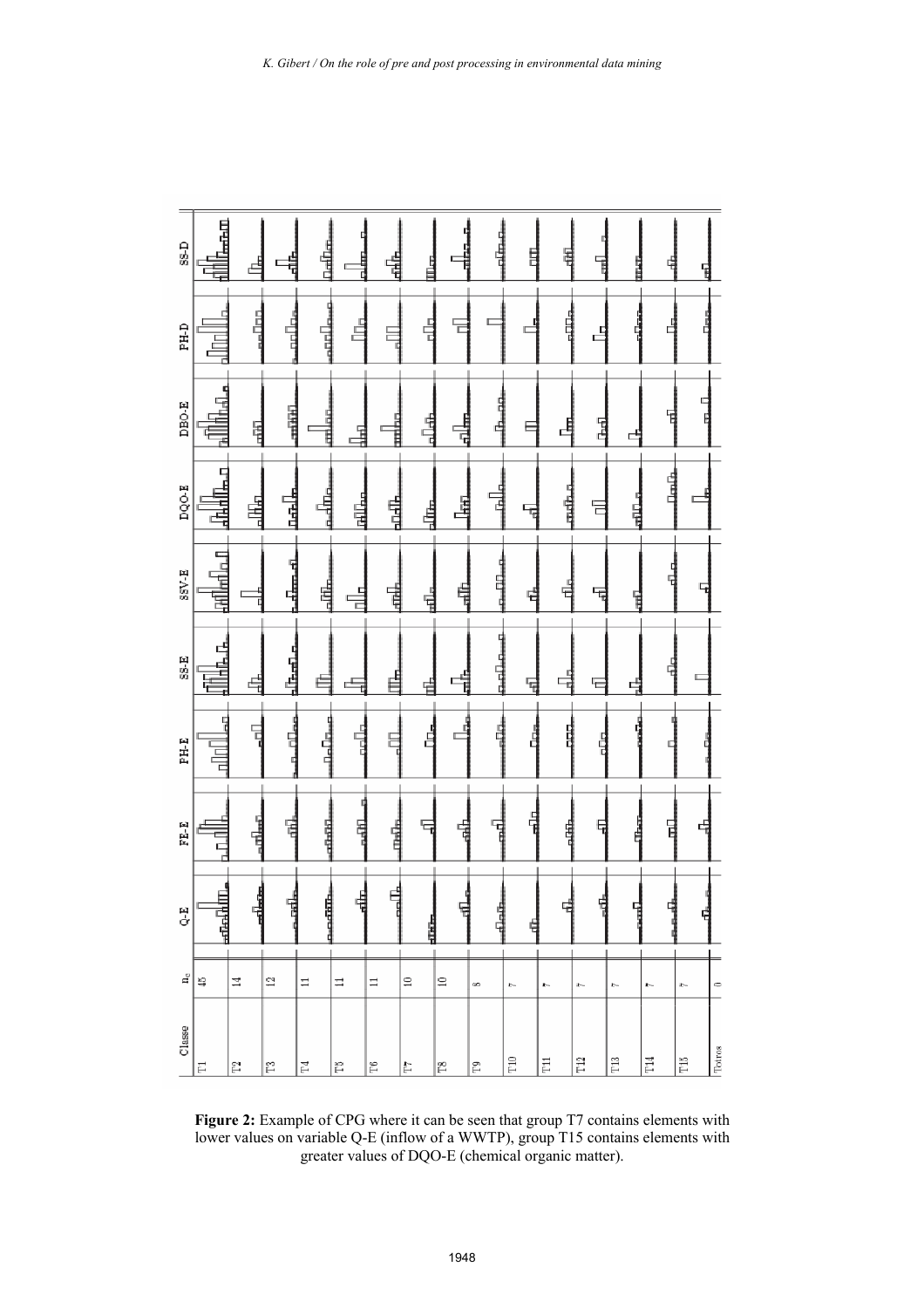Pre-processing in Weka is mainly achieved with filters. The idea is to pass data through the filter in order to affect some form of transformation. Two general types of filter are provided, supervised and unsupervised. Supervised filters use class information to affect the transformation while unsupervised filters are class-blind. Beyond that filters work on data either at the instance (ie example level) or the attribute level. Thus there are four types of filter:

Supervised attribute: providing operations for selecting the attributes more correlated with a class (Attribute Selection) or some coercions (Discretize, NominalToBinary) or reordering (ClassOrder). Also PLSfilter is a specialised filter particularly useful in spectral applications where attribute co-linearity is expected.

Supervised instance: These filters mainly support experimentation or down-sampling of a problem (Resample, SpreadSubsample or StratifiesRemoveFolds). They work on the entire set of instances in a dataset.

Unsupervised attribute: The bulk of the available filters in Weka are of this type, including operations to add columns to the data set, either with a new attribute (Add, Copy, ClusterMembership, FirstOrder), an identifier (AddID) or a new partition (AddCluster) or combining existing attributes (AddExpression), or transforming them (Normalize, Standardize, Discretize, PKDiscretize, MergeTwoValues, NumericToBinary, NumericToNominal, NominalToBinary, NumericTransform, StringtoNominal, StringToWordVector, Center, Wavelet, ChangeDateFormat, SwapValues, MathExpression, Obfuscate), to change some of the rows of a given column (NumericCleaner –for extreme values, AddNoise, AddValues, ReplaceMissingValues) or to mark some rows of a given column (Interquartile Range). Also, operations to eliminate some columns of the data set (Remove, RemoveType, RemoveUseless) or operations for creating derivative datasets from the original one (KernelFilter, MakeIndicator, PartitioneMultifilter, RandomProjection, TimeSeriesDelta, TimeSeriesTranslate, )

Unsupervised instance: Including filters to Normalize variables, transform to a sparse format NonSparseToSparse, produce random subsamples with or without replacement Resample, randomly reorder the set of instances (Randomize), or to remove subsets of instances under different criteria (RemoveFrequentValues of a nominal attribute, RemovePercentage, RemoveRange, RemoveWithValues, RemoveFolds)

## **4.2. Preprocessing with SPSS**

Pre-processing techniques in SPSS range from plain detection and correction of data errors made at the introduction stage, to sophisticated transformations, including re-codification performed on one or several variables or the creation of new variables from other already existing ones. SPSS provides the nice possibility of apply transformations and recodifications either to the whole set of data or to a predefined subset (by using the **select cases** option) Also, sometimes it is necessary to change the order, to merge different files or to select specific cases for analysis. Another need, which is frequent in the case of working with real data bases, comes from the fact that files are not suitably organized. SPSS provides tools for all these tasks.

The menu **Transform**, in the SPSS's main menu bar, includes a number of options allowing a number of transformations:

**Computing variables** allows calculating values for a variable based on numeric transformations of other variables.

**Count Occurrences** creates a variable that counts the occurrences of the same value(s) in a list of variables.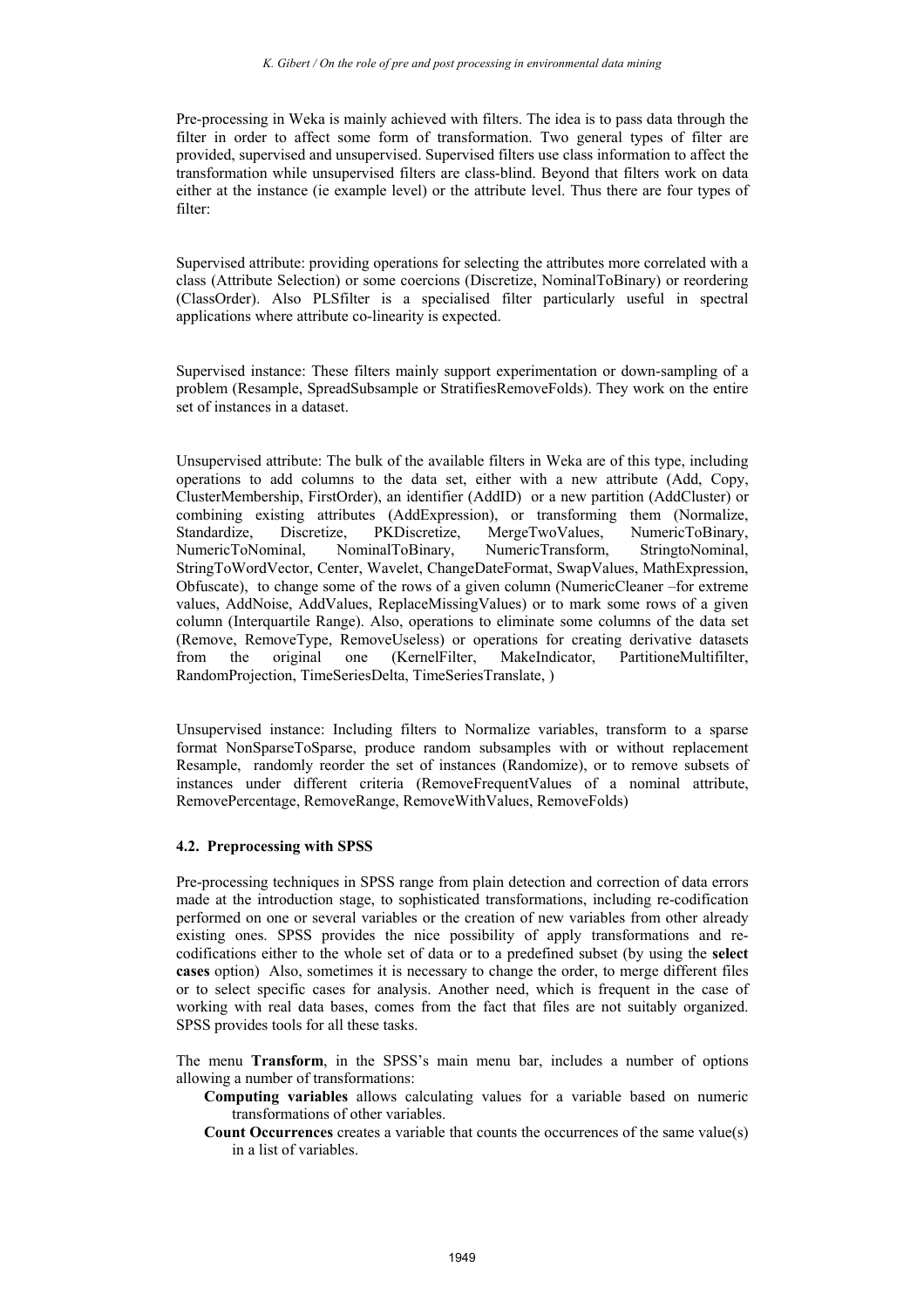- **Recoding values** allows data values modifications by recoding them. It is particularly useful for collapsing or combining categories. Values can be recoded into existing variables or, alternatively, new variables can be created to recode values of existing variables.
- **Rank cases** allows creating new variables containing ranks, normal scores and percentile values for numeric variables. The **Automatic Recode** option allows converting string and numeric values into consecutive integer numbers.
- **Missing values in functions** make it possible to treat missing values in different ways.

Data files are not always organized in the ideal form for some specific needs. A wide range of file handling and transformation capabilities is available. Among them:

**Sort cases** that sorts rows based on the value or one or more variables.

**Transpose cases and variables** creates a new data file with rows into columns and vice versa.

**Aggregate data** aggregates groups of cases in the active dataset into single cases and creates a new file or new variables in the active data set.

**Select subsets of cases** allows the analysis to be restricted to a subset of cases or perform simultaneous analyses on different subsets.

**Weight data** weights cases for analyses based on the value of a weight variable. It is particularly useful to build contingency matrices.

**Restructure data** can create a single case from multiple cases or create multiple cases from a single one.

Some other additional data preparation features can be found in the **Data Preparation** (*Data Validation* in older versions) module. It allows creating reports, charts and analyses without additional preliminary work. Among other tasks, one can determine how certain values should be treated by assigning variable properties that describe the data, identify anomalies such as missing values, outliers, duplicate information, or create new variables with a lower number of categories to represent ranges of values from variables with larger number of possible values.

#### **4.3. Preprocessing and postprocessing in GESCONDA**

GESCONDA (Gibert et al.2006) is the name given to an Intelligent Data Analysis System developed with the aim of facilitating Knowledge Discovery (KD) and especially oriented to environmental databases. On the basis of previous experiences, it was designed to include extensive preprocessing tools: data cleaning, missing data management, outlier analysis and treatment, statistical univariate analysis, statistical bivariate analysis, visualization tools, attribute or variable transformation facility, including discretizations, recodifications and creations of new variables, feature weighting for supervised and unsupervised data sets (Gibert et al.2006b). Portability of the software between platforms is provided by a common Java platform.

GESCONDA contains a postprocessing module including tools for validation of the results of different data mining techniques, such as results from clustering (scatter plot of pairs of numerical variables, marked by class and superimposing the position of class prototypes, rates of missclassification if a reference partition is available), rule induction (eliminating low precision rules, evaluate an inducted rules base over a test set and estimate the quality of the rule base), etc.

integration of different knowledge patterns for a predictive task, or planning, or system supervision, together with AI and statistics mixed techniques, consideration of knowledge use by end-users.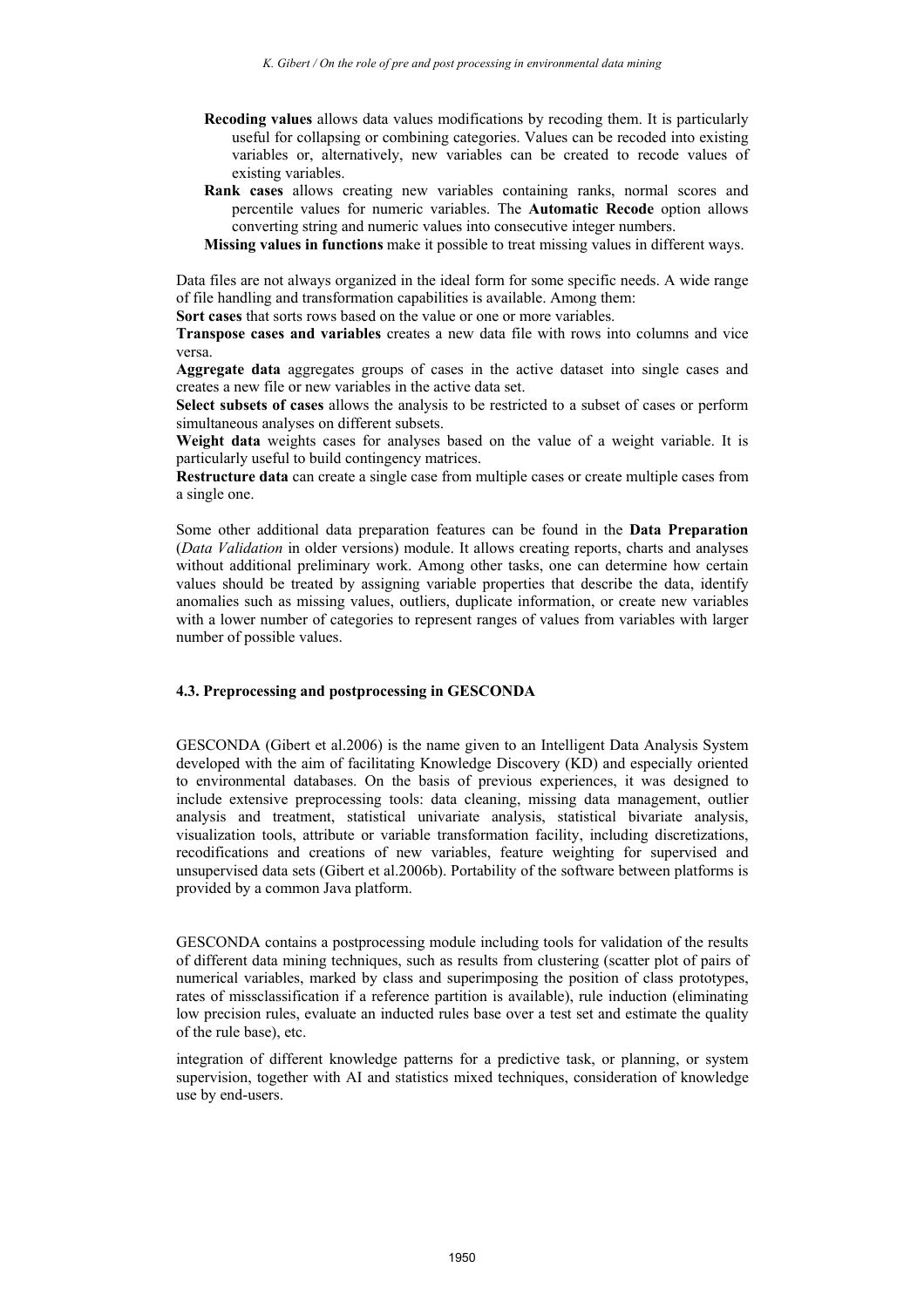#### **4.4. Pre and post processing in KLASS**

KLASS (Gibert et al.2005b) is a software package originally conceived for Knowledge Discovery (KD) in real domains with complex structure (Gibert et al.1999). It provides a mixture of statistical and artificial intelligence tools to support KD, including basic statistics and providing an integrated system to support the whole process of KDD including pre and post processing, provided that the main data mining technique to be used is related with clustering or rule induction.

Regarding preprocessing, KLASS offers functionalities for basic statistics (simple or by groups), histograms, boxplots (side-by-side), (letter)plots, cross-tables. The performance of the system is quite high, since the user has control over many parameters of the graphics (like the number of classes of a histogram, or the limits of the axis of a plot), providing a very flexible tool. It also offers a complete module of data management, including missing data treatment, creation of transformed variables either using mathematical expressions or via recodification or discretization (here the Boxplot based discretization is provided, which discretizes the numerical variable in such a way that the resulting qualitative variable maximizes association degree with a previously discovered class variable, Pérez-Bonilla et al.2007). Construction of a prior expert knowledge base (which can be non-complete) is also available and it can be used to bias a posterior clustering process, by means of the Clustering Based on Rules option (Gibert et al.1999), in such a way that the final classes hold the semantic constraints expressed by the rules.

Regarding the postprocessing, Klass offers some interesting tools to support the interpretation of a clustering results, apart from the classical representation of the dendrogram; It also provides the Class Panel Graph (Gibert et al.2005), which is a very interesting possibility in clustering contexts to understand better the meaning of the classes. It also implements the CCCS methodology (Pérez-Bonilla 2007) for assigning concepts to every class, improving even more the support to the understanding of the results. There is also a function for visualizing knowledge bases, containing probabilities or not, and selecting the rules with degrees of certainty over a certain threshold.

One of the particularities of the system is that it is designed in such a way that the outputs, either graphical or numerical or textual, are produced in LaTeX font files, which are directly processed by the kernel of KLASS and automatically sent to the LaTeX viewer and displayed on the screen. From the final user point of view, this makes no difference with other systems, since graphical representations are directly displayed on the screen as well as other results. However, as reporting the results of the KDD process is always involved with the elaboration of technical papers, KLASS also includes a reporting facility in such a way that the user can specify a set of steps to be performed sequentially and a single big LaTeX document including all the results is produced. The user only needs to edit this document and add personal comments on it to get a complete report of the analysis. KLASS provides either standard or personalized reports. It is a flexible possibility since it is possible to automatically transform every result of the single steps into PostScript or PDF documents, which can be managed as usual, for example, pasting it into a Word document.

If the document to be produced is long, with a complex structure and contains hard mathematical notation, LaTeX offers nice advantages and the LaTeX results provided by KLASS are really useful. In this case, LaTeX is a widely used text processor, owing to the excellent support it provides to the generation of high quality mathematical formulae and scientific notation. However, including graphical representations from commercial statistical packages in a LaTeX document requires the use of special LaTeX packages to deal with graphical formats and makes a little bit more complicate the elaboration of the document, which requires transformation to PostScript or PDF to be completely visualized. Since the results of KLASS are produced in native LaTex code, inclusion of those graphics in the final report becomes trivial.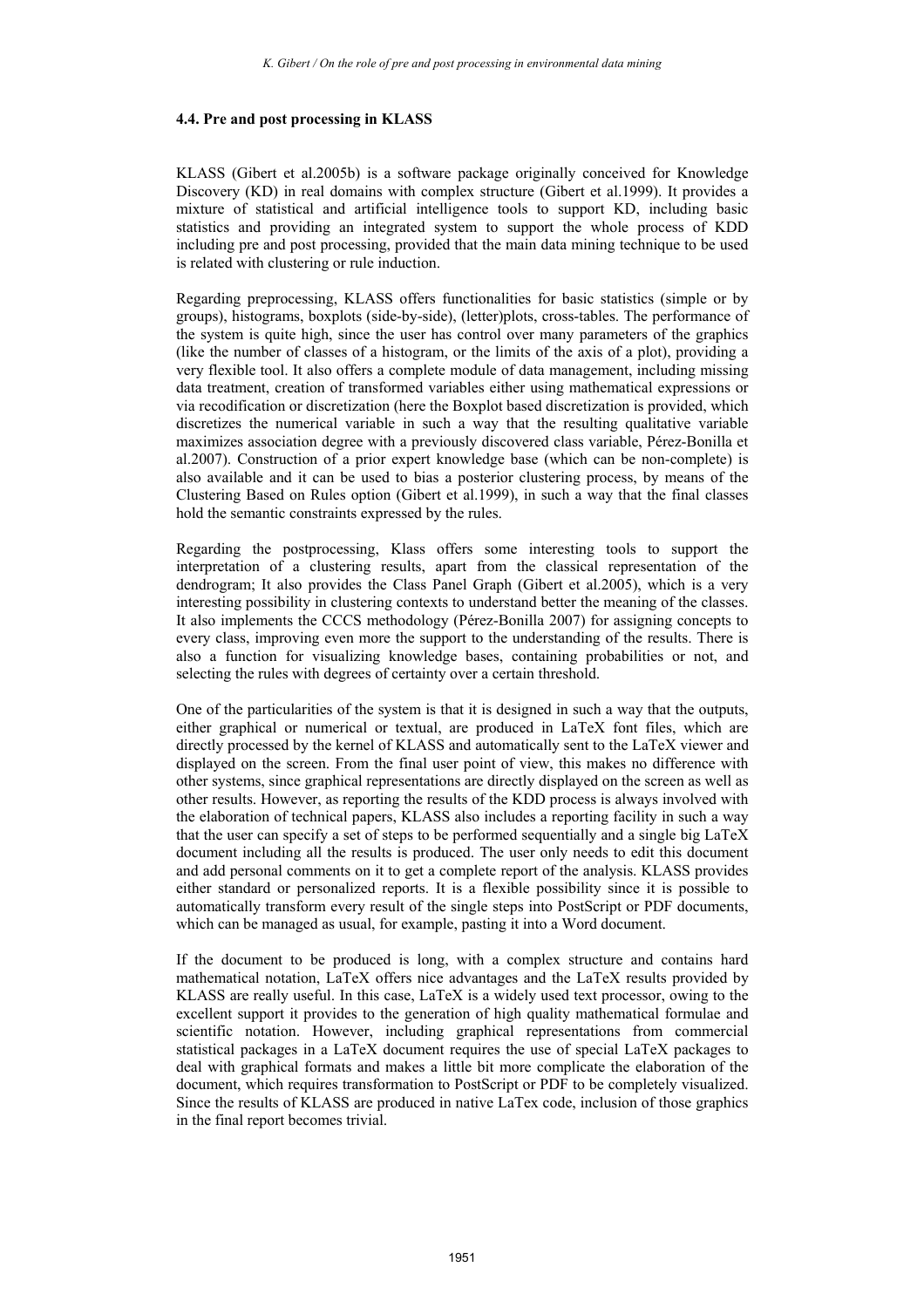On the other hand, making the native LaTeX code accessible to the user permits the user to adjust labels or size of the titles of graphical representations. In this way, the quality of the image is maintained to its final use.

#### **ACKNOWLEDGEMENTS**

The project TIN2004-01368 has partially financed the development of GESCONDA.

#### **REFERENCES**

- Aha, D. 1998. Feature weighting for lazy learning algorithms. In: Liu, H., Motoda, H. (Eds.), *Feature Extraction, Construction and Selection: A Data Mining Perspective*. Kluwer.
- Allison, P. 2002. *Missing Data*. Sage, Thousand Oaks, CA, USA.
- Almasri, M. and Kaluarachchi, J. 2005. Modular neural networks to predict the nitrate distribution in ground water using the on-ground nitrogen loading and recharge data. *Environmental Modelling and Software*, 20(7): 851-871.
- Mark Andrew Hall and Geoffrey Holmes. Benchmarking attribute selection techniques for discrete class data mining. IEEE Transactions on Knowledge and Data Engineering, 15(3):1437-1447, November/December 2003.
- Mark Andrew Hall and Lloyd Smith (1998): Practical feature subset selection for machine learning. In Proc 21st Australian Computer Science Conference, pages 181-191, Perth, Australia. Springer.
- Andrienko, G. and Andrienko, A. 2004. Research on visual analysis of spatio-temporal data at fraunhofer ais: an overview of history and functionality of commonGIS. In: *Proceedings of the Knowledge-Based Services for the Public Services Symposium, Workshop III: Knowledge Discovery for Environmental Managment*. KDnet, pp. 26-31.
- Ankerst, M., Ester, M., and Kriegel, H. (2000). Towards an effective cooperation of the computer and the user for classification. In *SIGKDD Int. Conf. on Knowledge Discovery & Data Mining (KDD 2000)*, Boston, MA, 179-188.
- Athanasiadis, I., Kaburlasos, V., Mitkas, P. and Petridis, V. 2003. Applying machine learning techniques on air quality for real-time descision support. In: *Information technologies in Environmental Engineering*.
- Athanasiadis, I., Karatzas, K. and Mitkas, P. 2005. Contemporary air quality forecasting methods: A comparative analysis between statistical methods and classification algorithms. In: *Proceedings of the 5th International Conference on Urban Air Quality*.
- Athanasiadis, I. and Mitkas, P. 2004. Supporting the decision-making process in environmental monitoring systems with knowledge discovery techniques. In: *Proceedings of the Knowledge-Based Services for the Public Services Symposium, Workshop III: Knowledge Discovery for Environmental Managment*. KDnet, pp. 1-12.
- Athanasiadis, I.N. & Mitkas, P.A. (2007). Knowledge discovery for operational decision support in air quality management. Journal of Environmental Informatics. 9:2, 100-107
- Babovic, V. 2005. Data mining in hydrology. *Hydrological Processes*, 19:1511-1515.

Barnett, V. and Lewis, T. 1978. *Outliers in Statistical Data*. Wiley.

- Batista, G., Prati, R. and Monard, M. A study of the behaviour of several methods for balancing machine learning training data, *SIGKDD Explorations* 6 (1), 20-29, 2004.
- Bazartseren, B. Hildebrandt, G. and Holz, K. P. Short-term water level prediction using neural networks and neuro-fuzzy approach. *Neurocomputing*, 55, 439-450, 2003.
- Belanche, L., Valdés, J., Comas, J., Rodríguez-Roda, I. and Poch, M. 2001. Towards a model of input-output behaviour of wastewater treatment plants using soft computing techniques. *Environmental Modelling and Software,* 5(14): 409-419.
- Brunk, C., Kelly, J., and Kohavi, R. (1997). Mineset: An integrated system for data mining. In *SIGKDD Int. Conf. on Knowledge Discovery & Data Mining (KDD 1997)*, Newport Beach, CA, 135-138.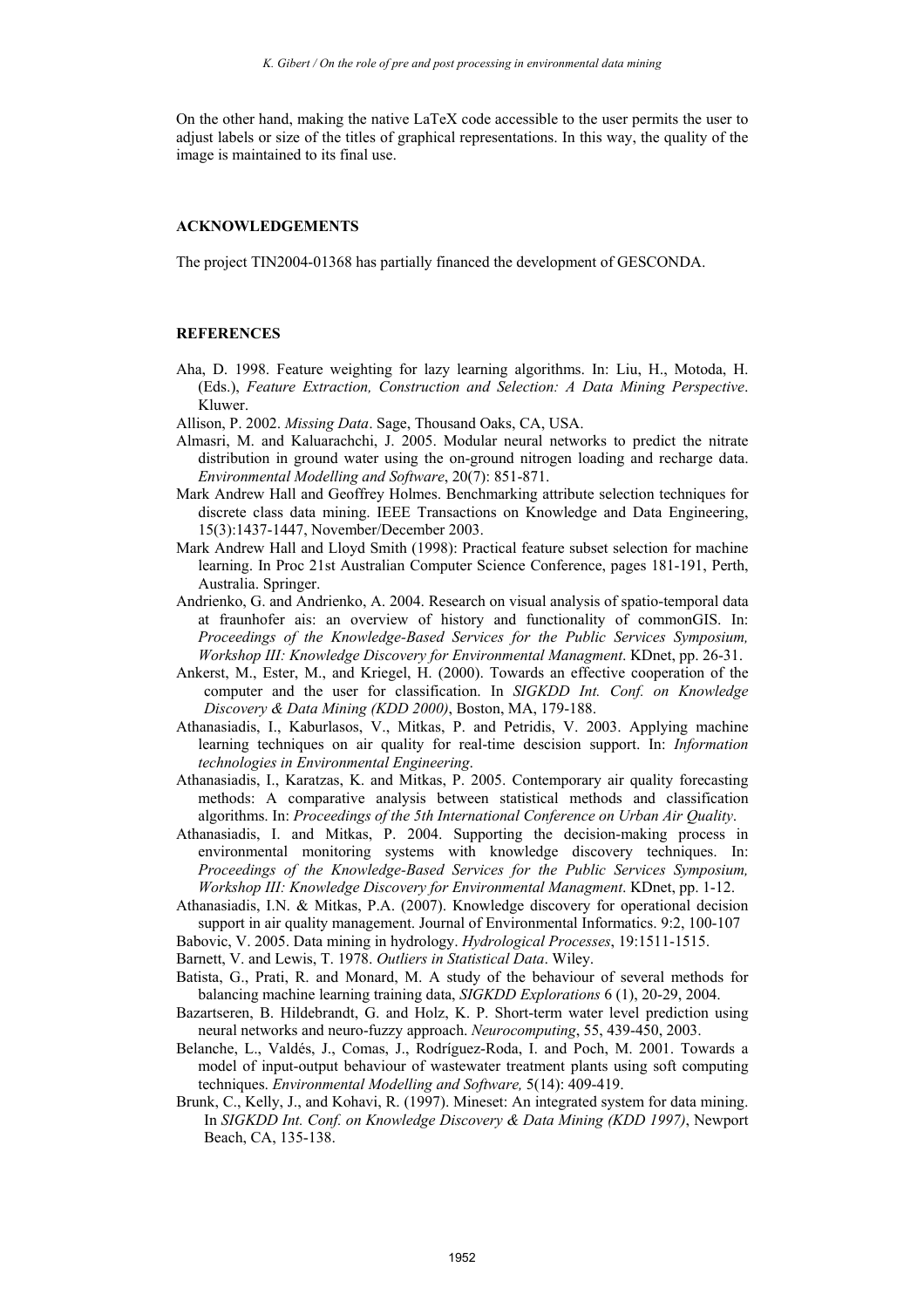- Cadez, I. and Smyth, P. 1999. Modelling of inhomogeneous markov random fields with applications to cloud screening. Tech. Rep. UCI-ICS 98-21.
- Camargo, S., Robertson, A., Gaffney, S. and Smyth, P. 2004. Cluster analysis of western north pacific tropical cyclone tracks. In: *Proceedings of the 26th Conference on Hurricanes and tropical Meteorology*. pp. 250-251.
- Cendrowska, J. 1998. Prism: An algorithm for inducing modular rules. *International Journal of Man-Machine Studies,* 27(4): 349-370.
- Chawla, N., Bowyer, K., Hall, L. and Kegelmeyer, W. Smote: Synthetic minority oversampling technique, *Journal of Artificial Intelligent Research* 16, 321-357, 2002.
- Chercassky, V., Krasnopolsky, V., Solomatine, D. P., Valdes, J. 2006. Computational intelligence in earth sciences and environmental applications: Issues and challenges. Neural Networks 19, 113-121.
- Cohen, W. 1995. Fast effective rule induction. In: *Proceedings of the Twelfth International Conference on Machine Learning*, Prieditis, A., Russell, S. (Eds.). Morgan Kaufmann, pp. 115-123.
- Comas, J., Dzeroski, S., Gibert, K., Rodríguez-Roda, I and Sànchez-Marrè, M. 2001. Knowledge discovery by means of inductive methods in wastewater treatment plant data. *AI Communications,* 14(1): 45-62.
- Comas, J., Llorens, E., Martí, E., Puig, M.A., Riera, J.L., Sabater, F. and Poch, M. 2003. Knowledge Acquisition in the STREAMES Project: The Key Process in the Environmental Decision Support System Development. *AI Communications*, 16(4): 253-265.
- Cortés, U., Rodríguez-Roda, I., Sànchez-Marrè, M., Comas, J., Cortés, C. and Poch, M. 2002. DAI-DEPUR: An environmental decision support system for supervision of municipal waste water treatment plants. In: *Proceedings of the 15th European Conference on Artificial Intelligence (ECAI'2002)*. pp. 603-607.
- Dillon, W. and Goldstein, M. 1984. *Multivariate Analysis*. Wiley, USA.
- Dixon, M., Gallop, J.R., Lambert, S.C. and Healy, J.V. 2007. Experience with data mining for the anaerobic wastewater treatment process. *Environmental Modelling and Software*, 22: 315-322.
- Domingos, P. 1996. Unifying Instance-Based and Rule-Based Induction. *Machine Learning*, 24: 141−168.
- Draper, N. and Smith, H. 1998. *Applied Regression Analysis*. Wiley.
- Dubes, R. and Jain, A. 1988. *Algorithms for Clustering Data*. Prentice Hall.
- Dzeroski, S. and Drumm, D. 2003. Using regression trees to identify the habitat preference of the sea cucumber (holothuria leucospilota) on rarotonga, cook islands. *Ecological Modelling*, 170(2-3): 219-226.
- Dzeroski, S., Grbovic, J., Walley, W. and Kompare, B. 1997. Using machine learning techniques in the construction of models. ii. data analysis with rule induction. *Ecological Modelling*, 95(1): 95-111.
- Ekasingh, B., Ngamsomsuke, K., Letcher, R. and Spate, J. 2003. A data mining approach to simulating land use decisions: Modelling farmer's crop choice from farm level data for integrated water resource management. In: *Advances in Hydrology: Proceedings of the International Conference on Water and Environment*, Singh, V., Yadava, R. (Eds.), pp. 175-188.
- Ekasingh, B., Ngamsomsuke, K., Letcher, R. and Spate, J. 2005. A data mining approach to simulating land use decisions: Modelling farmer's crop choice from farm level data for integrated water resource management. *Journal of Environmental Management*.
- Ellis, F. 1996. The application of machine learning techniques to erosion modelling. In: *Proceedings of the Third International Conference on Integrating GIS and Environmental modelling*. National Center for Geographic Information and Analysis.
- Espert, V., López, P. A. and Izquierdo, J., 1999. Fundamentals of a water quality model solution for dissolved oxygen in one-dimensional receiving system. Numerical Modelling of Hydrodynamic Systems. Proc. of Intnl. Workshop, 444-445.
- Faye, R. M., Sawadogo, S., Lishou, C. and Mora-Camino, F. Long-term fuzzy management of water resource systems. *Applied Mathematics and Computation* 37: 459-475, 2003.
- Fayyad, U. and Piatetsky-Shapiro, G., P, S. 1996a. Advances in knowledge discovery and data mining. In: *Data Mining to Knowledge Discovery: an Overview.* American Association for Artificial Intelligence, pp. 1-34.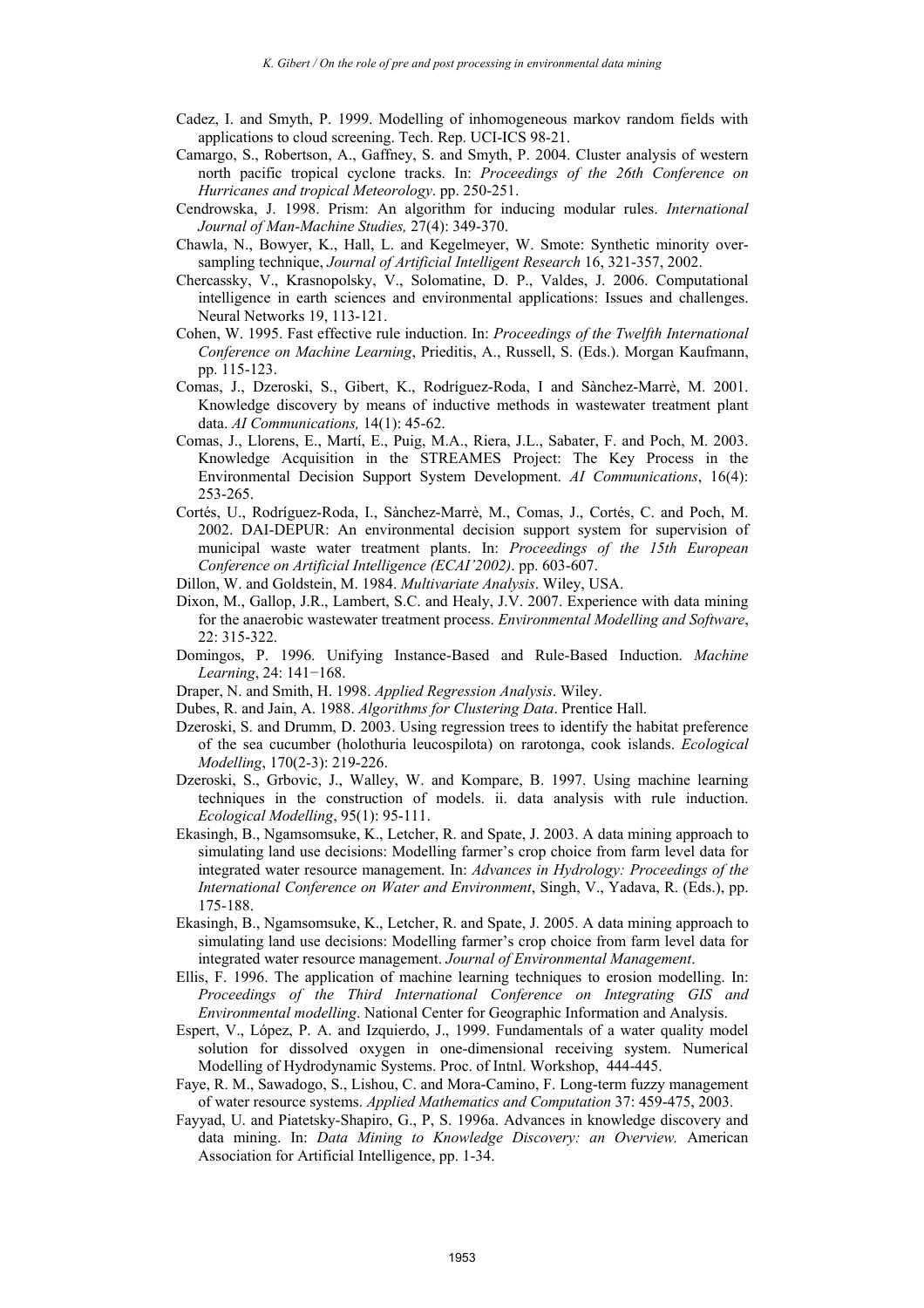- Fayyad, U., Piatetsky-Shapiro, G. and Smyth, P. 1996b. From data mining to knowledge discovery in databases (a survey). *AI Magazine*, 3(17): 37-54.
- Fernández, A., García, S., del Jesus, M.J. and Herrera, F. A Study of the Behaviour of Linguistic Fuzzy Rule Based Classification Systems in the Framework of Imbalanced Data-Sets. *Fuzzy Sets and Systems*, doi:10.1016/j.fss.2007.12.023, 2007
- Frank E, Witten I A (1999): Making better use of global discretization. In Proc 16th International Conference on Machine Learning, Bled, Slovenia, pages 115-123. Morgan Kaufmann.
- Gatts, C., Ovalle, A. and Silva, C. 2005. Neural pattern recognition and multivariate data: Water typology of the Paraiba do Sul River, Brazil. *Environmental Modelling and Software*, 20(7): 883-889.
- Gibbs, M., Morgan, N., Maier, H., Dandy, GC, H. M. and Nixon, J. 2003. Use of artificial neural networks for modelling chlorine residuals in water distribution systems. In: *MODSIM 2003: Proceedings of the 2003 International Congress on Modelling and Simulation*. pp. 789-794.
- Gibert, K., Spate, J., Sànchez-Marrè, M., Comas, J., Athanasiadis, I. 2008: Data Mining for Environmental Systems, In State of the art and Futures in Environmental Modelling and Software. IDEA Series (Jackeman, A. J., Rizzoli, A., Voinov, A. and Chen, S. (eds), (in press). Elsevier, Amsterdam, The Netherlands.
- Gibert, K., Sanchez-Marre, M. and Rodriguez-Roda, I. 2006. GESCONDA: an intelligent data analysis system for knowledge discovery and management in environmental databases. *Environmental Modelling and Software*, 21:115-120.
- Gibert, K., Annicchiarico, R., Cortés, U. and Caltagirone, C. 2005a. *Knowledge Discovery on Functional Disabilities: Clustering Based on Rules Versus Other Approaches*. IOS Press.
- Gibert, K., Flores, X., Rodríguez-Roda, I. and Sànchez-Marrè, M. 2004. Knowledge discovery in environmental data bases using GESCONDA. In: *Proceedings of IEMSS 2004: International Environmental Modelling and Software Society Conference*, Osnabruck, Germany.
- Gibert, K., Nonell, R., Velarde, JM, Colillas, MM 2005b. Knowledge discovery with clustering: Impact of metrics and reporting phase by using klass. *Neural Network World*, 319-326.
- Gibert, K, Rodríguez-Silva, G (2007) Knowledge Discovery in a Wastewater Treatment Plant with Clustering based on Rules by States. In Artificial Intelligence Research and Development. Frontiers in Artificial Intelligence and Applications, v 163, pp 359—367. IOS Press.
- Gibert, K, Sànchez-Marrè, M, Comas, J. (2006b) The impact of feature weighting in environmental class discovery using GESCONDA, In BESAI proceedings, ECAI 2006.
- Gibert, K., Sànchez Marrè, M. and Flores, X. 2005c. Cluster discovery in environmental databases using GESCONDA: The added value of comparisons. *AI Communications,* 4(18): 319-331.
- Gibert, K. and Sonicki, Z. 1999. Clustering based on rules and medical research. *Journal on Applied Stochastic Models in Business and Industry*, formerly JASMDA 15(4): 319- 324.
- Gibert K, Saxena, K. Morris, J., et al. 2008: The advantages of using clustering for missing inputation, World Health Organization (in press).
- Grzymala-Busse, J.W., Goodwin, L.K. and Zhang, X. Increasing sensitivity of preterm birth by changing rule strengths, *Pattern Recognition Letters* 24 (6), 903-910, 2003.
- Guo, H. and Viktor, H. L. Learning from imbalanced data sets with boosting and data generation: The databoosting approach, *SIGKDD Explorations* 6 (1), 30-39, 2004.
- Guo, Q., Kelly, M. and Graham, C. 2005. Support vector machines for predicting distribution of sudden oak death in california. *Ecological Modelling*, 182(1): 75-90.
- Hall, M. 1999. *Feature selection for discrete and numeric class machine learning*. Tech. rep., Department of Computer Science, University of Waikato, working Paper 99/4. URL http://www.cs.waikato.ac.nz/~ml/publications1999.html
- Han, J. and Kamber, M. 2001. *Data Mining: Concepts and Techniques*. Morgan Kaufmann.
- Hastie, T., Tibshirani, R. and Friedman, J. 2001. *The Elements of Statistical Learning: Data Mining, Inference, and Prediction*. Springer-Verlag.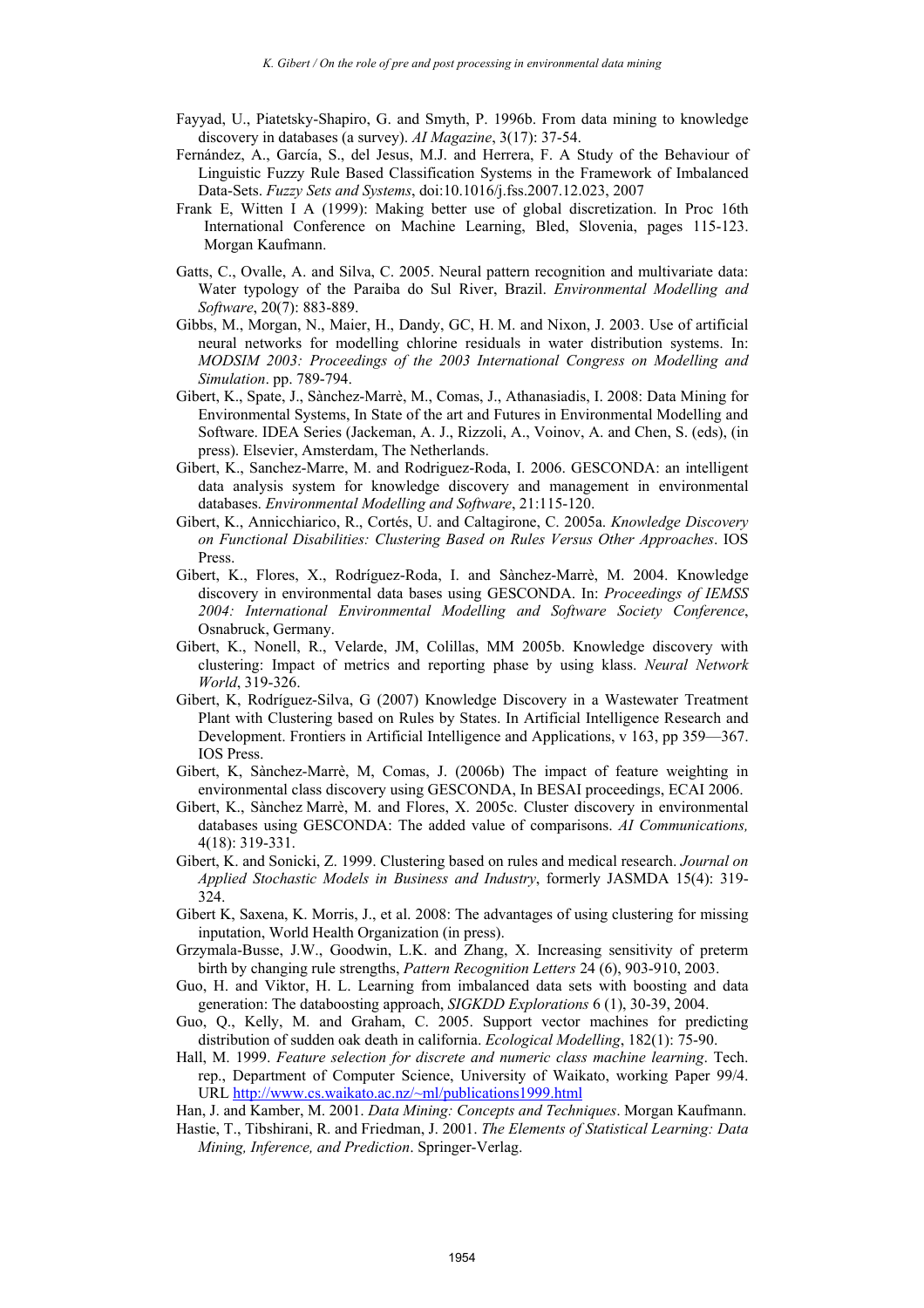- Holmes, G., Cunningham, S., Dela Rue, B. and Bollen, A. 1998. Predicting apple bruising using machine learning. In: Proceedings of the Model-IT Conference, *Acta Horticulturae*, 476: 289-296.
- Izquierdo, J., Pérez, R., López, P. A., Iglesias, P. L., 2006. Neural Identification of Fuzzy Anomalies in Pressurized Water Systems, Summit on Environmental Modelling and Software, 3rd Biennial meeting of the International Environmental Modelling and Software Society, Proceedings, Burlington (Vt), USA.
- Izquierdo, J., López, P.A., Martínez, F.J. and Pérez, R., 2007. Fault detection in water supply systems using hybrid (theory and data-driven) modelling, *Mathematical and Computer Modelling*, 46, 3-4, 341-350.
- Izquierdo, J., Montalvo, I., Pérez, R. and Herrera, M., 2008. Sensitivity analysis to assess the relative importance of pipes in water distribution networks, *Mathematical and Computer Modelling*, 48, 268–278.
- Japkowicz, N. and Stephen, S. The class imbalance problem: A systematic study, *Intelligent Data Analysis* 6 (5), 429-450, 2002.
- Juang, Ch. F. Temporal problems solved by dynamic fuzzy network based on genetic algorithm with variable-length chromosomes. *Fuzzy Sets and Systems* 142: 199-219, 2003.
- Kolodner, J. 1993. *Case-Based Reasoning*. Morgan Kaufmann.
- Kohavi and John, 1998 R. Kohavi, and G-H. John, The Wrapper Approach, in Feature Selection for Knowledge Discovery and Data Mining, H. Liu & H. Motoda (eds.), Kluwer Academic Publishers, pp33-50. 1998
- Kralisch, S., Fink, M., Flügel, W.-A. and Beckstein, C. 2001. Using neural network techniques to optimize agricultural land management for minimisation of nitrogen loading. In: *MODSIM 2001: Proceedings of the 2001 International Congress on Modelling and Simulation*. pp. 203-208.
- Krasnopolsky, V.; Fox-Rabinovitz, M. S., 2006. Complex hybrid models combining deterministic and machine learning components for numerical climate modeling and weather prediction. Neural Networks, 19, 122-134
- Kubat, M., Holte, R. and Matwin, S. Machine learning for the detection of oil spills in satellite radar images, *Machine Learning* 30 (2-3), 195-215, 1998.
- Kuncheva, L. I., Wrench, J., Jain, L. C. and Al-Zaidan, A. S. A fuzzy model of heavy metal loadings in Liverpool bay. Env. *Modeling and Software* 15: 161-167, 2000.
- Langley, P., and Iba, W. (1993). Average-case analysis of a nearest neighbor algorithm. Proceedings of the Thirteenth International Joint Conference on Artificial Intelligence (pp. 889-894). Chambery, France.
- Larose, D. 2004. *Discovering Knowledge in Data: An Introduction to Data Mining.* John Wiley.
- Lebart, L., Morineau, A. and Warwick, K. 1984. *Multivariate Descriptive Statistical Analysis.* Wiley, New York, USA.
- Little, R. and Rubin, D. 1987. *Statistical Analysis with Missing Data*. Wiley.
- Martín, F.J. and Plaza, E. 2004. Ceaseless Case-based Reasoning. In: *Procc. of 7th European Conference on Case-Based Reasoning (ECCBR'2004)*, pp. 287-301, LNAI-3155, Madrid, Spain.
- X. L. Martorell, R. Massanet, K. Gibert, M. Sánchez-Marrè, J. C. Martín-Sánchez, A. Martorell (2007) A Knowledge Discovery methodology for identifying vulnerability factors of mental disorder in an intellectually disabled population. In Artificial Intelligence Research and Development. Frontiers in Artificial Intelligence and Applications, v 163, pp 426—435. IOS Press
- Mas, J., Puig, H., Palacio, J. and Sosa-Lopez, A. 2004. Modelling deforestation using GIS and artificial neural networks. *Environmental Modelling and Software*, 19(5): 461-471.
- McKenzie, N. and Ryan, P. 1999. Spatial prediction of soil properties using environmental correlation. *Geoderma* (89): 67-94.
- Michalski, R. and Chilausky, R. 1980. Learning by being told and learning by examples: An experimental comparison of the two methods of knowledge acquisition in the context of developing an expert system for soybean disease diagnosis. *International Journal of Policy Analysis and Information Systems*, 4(2): 125-161.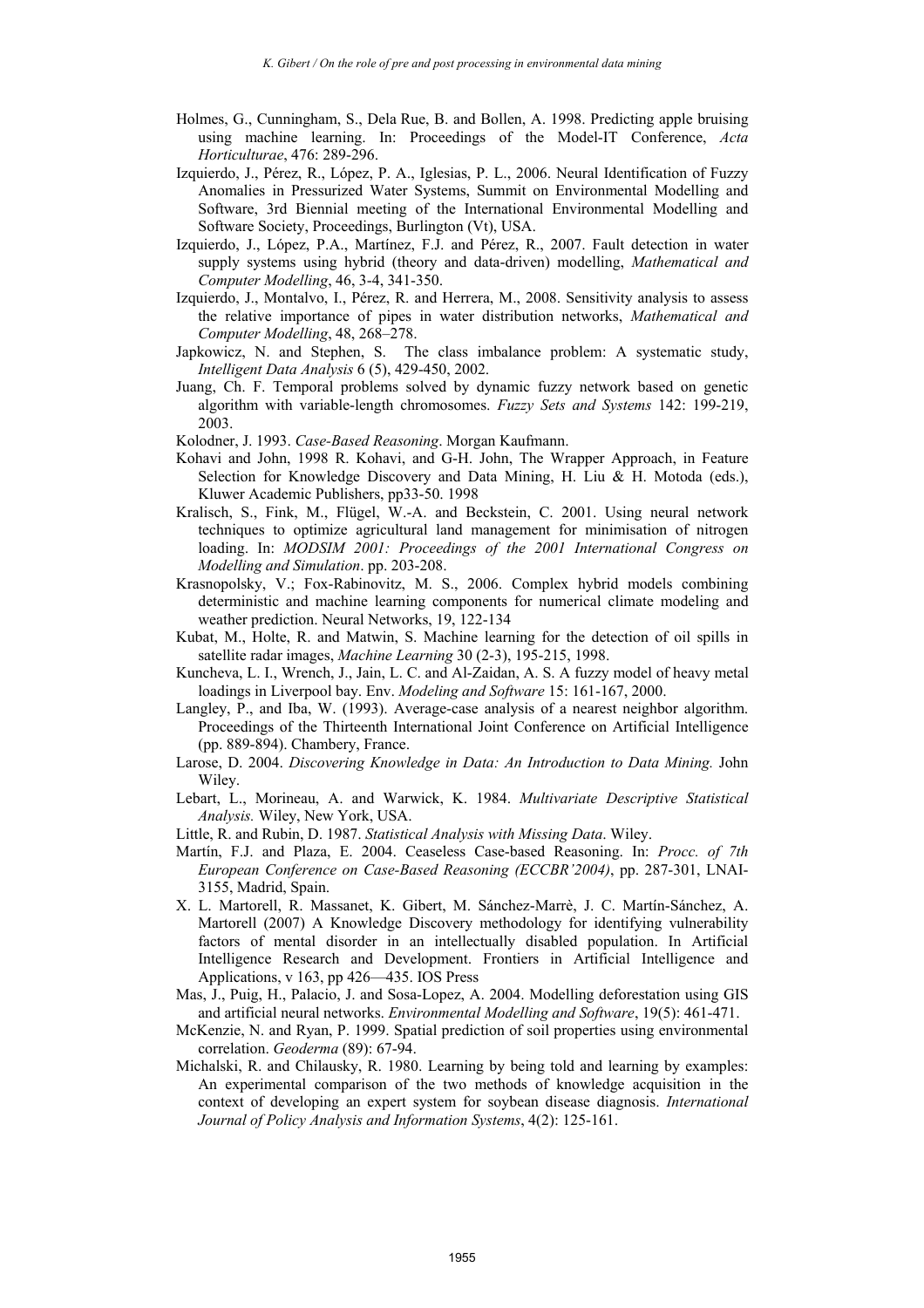- Miller, H. J. (in press, to appear in 2007). Geographic data mining and knowledge discovery. In: *Handbook of Geographic Information Science*, Wilson, J. P., Fotheringham, A. S. (Eds.). Blackwell Publishing.
- Molina, L., Belanche, L. and Nebot, A. 2002. Feature selection algorithms: A survey and experimental evaluation. In: *ICDM 2002: Proceedings of the IEEE International Conference on Data Mining*. pp. 306-313.
- Moore, D. and McCabe, G. 1993. *Introduction to the practice of statistics*. WH Freeman, New York, second edition.
- Mora-López, L. and Conejo, R. 1998. Qualitative reasoning model for the prediction of climatic data. In: *ECAI 1998: Proceedings of the 13th European Conference on Artificial Intelligence.* pp. 61-75.
- Núñez, H. 2004. Feature Weighting in Plain Case-Based Reasoning. Ph.D. Thesis. Universitat Politècnica de Catalunya.
- Núñez, H., Sànchez-Marrè, M., Cortés, U., Comas, J., Martinez, M., Rodríguez-Roda, I. and Poch, M. 2004. A comparative study on the use of similarity measures in casebased reasoning to improve the classification of environmental system situations. *Environmental Modelling and Software*, 19(9): 809-819.
- Núñez, H., Sànchez-Marrè, M. and Cortés, U. 2003. Improving similarity assessment with entropy-based local weighting. In: *Lecture Notes in Artificial Intelligence, (LNAI-2689): Proceedings of the 5th International Conference on Case-Based Reasoning (ICCBR2003)*. Springer-Verlag, pp. 377-391.
- Oh, S. K. and Pedrycz, W. Self-organizing polynomial neural networks based on polynomial and fuzzy polynomial neurons: analysis and design. *Fuzzy Sets and Systems* 142, 163-198, 2004.
- Parr Rud, O. 2001. *Data Mining Cookbook- Modelling data for marketing, risk, and CRM*. Wiley.
- Pérez-Bonilla A, Gibert, K (2007) Automatic generation of conceptual interpretation of clustering. In Progress in Pattern Recognition, Image analysis and Applications.Lecture Notes in Computer Science v 4756, pp 653-663. Springer.
- Poch, M., Comas, J., Rodríguez-Roda, I., Sànchez-Marrè, M. and Cortés, U. 2004. Designing and building real environmental decision support systems. *Environmental Modelling and Software*, (19): 857-873.
- Provost, F. and Fawcett, T. Robust classification for imprecise environments, *Machine Learning* 42 (3), 203-231, 2001.
- Recknagel, F. 2001. Applications of machine learning to ecological modelling. *Ecological Modelling*, 146(1-3): 303-310.
- Riaño, D. 1998. Learning rules within the framework of environmental sciences. In: *ECAI 1998: Proceedings of the 13th European Conference on Artificial Intelligence*. pp. 151- 165.
- Robertson, A., Kirshner, S. and Smyth, P. 2003. Hidden markov models for modelling daily rainfall occurrence over brazil. Tech. Rep. UCI-ICS 03-27. URL http://www.datalab.uci.edu/papers-by-date.html
- Rodríguez-Roda, I., Comas, J., Colprim, J., Poch, M., Sànchez-Marrè, M., Cortés, U., Baeza, J. and Lafuente, J. 2002. A hybrid supervisory system to support wastewater treatment plant operation: Implementation and validation. *Water Science and Technology*, 45(4-5): 289-297.
- Rodríguez-Roda, I., Comas, J., Poch, M., Sànchez-Marrè, M. and Cortés, U. 2001. Automatic knowledge acquisition from complex processes for the development of knowledge based systems. *Industrial and Engineering Chemistry Research*, 15(40), 3353-3360.
- Rodríguez-Roda, I., Poch, Sànchez-Marrè, M., Cortés, U. and Lafuente, J. 1999. Consider a case-based system for control of complex processes. *Chemical Engineering Progress,* 6(95): 39-48.
- Rubin, D. 1987. *Multiple Imputation for Nonresponse in Surveys.* Wiley.
- Sanborn, S. and Bledsoe, B. 2005. Predicting streamflow regime metrics for ungauaged streams in colorado, washington, and oregon. *Journal of Hydrology* (*under review*).
- Siebes, A. 1996. *Data mining: What it is and how it is done*. In: SEBD. p. 329.
- Smith, C. and Spate, J. 2005. Gully erosion in the ben chifley catchment (*in preparation*).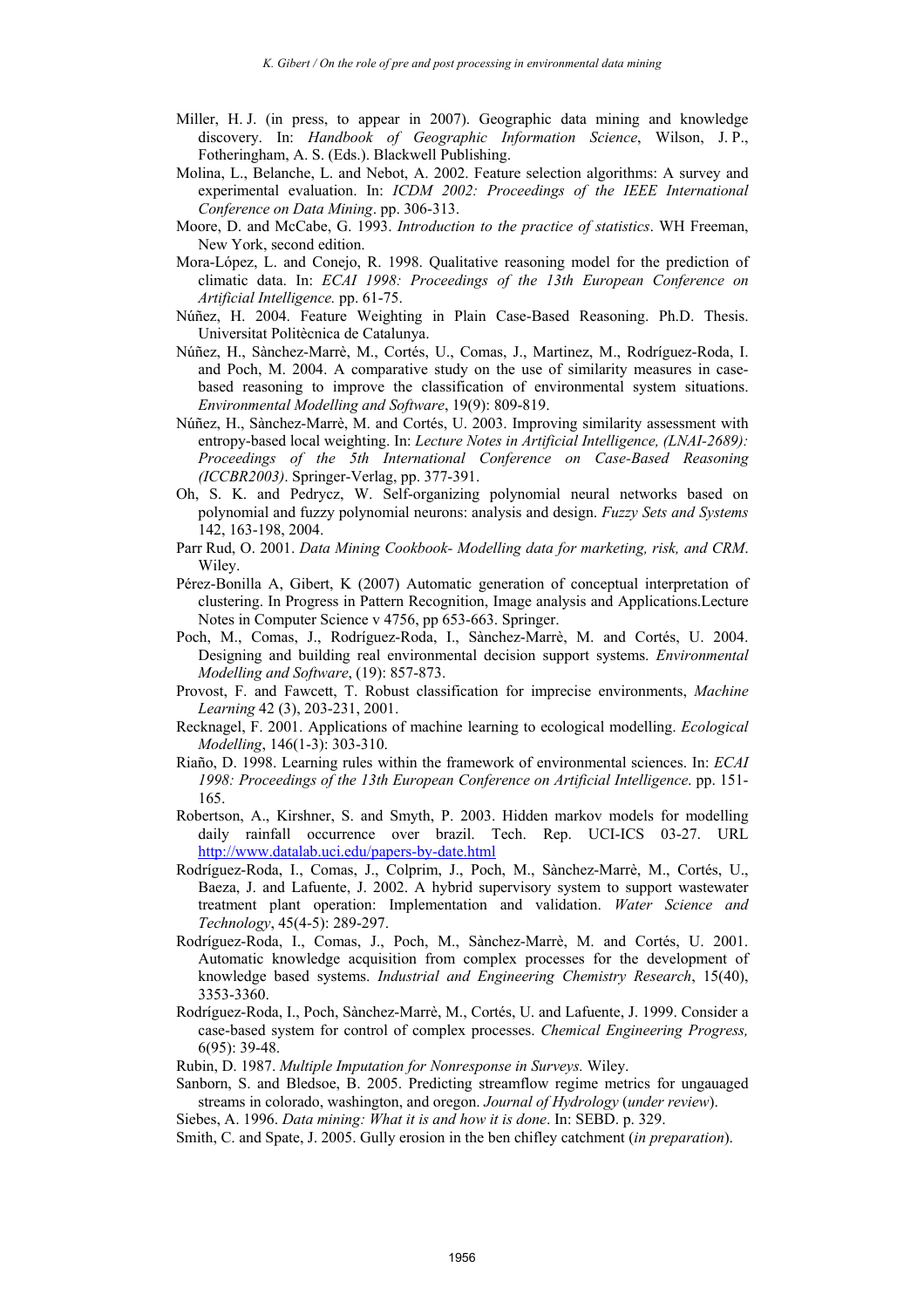- Sànchez-Marrè, M., Cortés, U., Martínez, M., Comas, J. and Rodríguez-Roda, I. 2005. An Approach for Temporal Case-Based Reasoning: Episode-Based Reasoning. In: *Procc. of 6th International Conference on Case-Based Reasoning (ICCBR'2005)*. LNAI-3620, pp.  $465 - 476$ .
- Sànchez-Marrè, M., Gibert, K. and Rodríguez-Roda, I. 2004. GESCONDA: A Tool for Knowledge Discovery and Data Mining in Environmental Databases. Vol. 11 of Research on Computing Science. Centro de Investigación en Computación, Instituto Politécnico Nacional, México DF, México, pp. 348-364.
- Sànchez-Marrè, M., Cortés, U., Béjar, J., de Gracia, J., Lafuente, J. and Poch, M. 1997. Concept formation in wastewater treatment plants by means of classification techniques: a compared study. *Applied Intelligence*, 7(2):147-165 .

Stadler, M., Ahlers, D., Bekker, R.M., Finke, J., Kunzmann, D. and Sonnenschein, M. 2006. Web-based tools for data analysis and quality assurance on a life-history trait database of plants of Northwest Europe. *Environmental Modelling and Software*, 21:1536- 1543.

- Spate, J. 2002. *Data in hydrology: Existing uses and new approaches*. Australian National University, Master thesis.
- Spate, J. 2005. Modelling the relationship between streamflow and electrical conductivity in Hollin Creek, southeastern Australia. In: *Proceedings of the 6th International Symposium on Intelligent Data Analysis*, Fazel Famili, A., Kok, J., Peña, J. (Eds.). pp. 419-440.
- Spate, J. 2006. *Machine learning as a tool for investigating environmental systems*. Australian National University, PhD Thesis.
- Spate, J., Croke, B. and Jakeman, A. 2003. Data mining in hydrology. In: *MODSIM 2003: Proceedings of the 2003 International Congress on Modelling and Simulation*. pp. 422- 427.
- Spate, J. and Jakeman, A., 2006 Review of data mining techniques and their application to environmental problems. *Environmental Modelling and Software* (*under review*).
- Su, F., Zhou, C., Lyne, V., Du, Y. and Shi, W. 2004. A data-mining approach to determine the spatio-temporal relationship between environmental factors and fish distribution. *Ecological Modelling*, 174(4): 421-431.
- Swayne, D., Cook, D. and Buja, A. 1998. Xgobi: Interactive dynamic data visualization in the x window system. *Journal of Computational and Graphical Statistics*, 7(1).
- Sweeney, A., Beebe, N. and Cooper, R. 2007. Analysis of environmental factors influencing the range of anopheline mosquitoes in northern Australia using a genetic algorithm and data mining methods. *Ecological Modelling*, 203(3-4): 375-386.
- Ter Braak, C., Hoijtink, H., Akkermans, W. and Verdonschot, P. 2003. Bayesian modelbased cluster analysis of predicting macrofaunal communities. *Ecological Modelling*, 160(3): 235-248.
- Vellido, A., Martí, J., Comas, I., Rodríguez-Roda, I. and Sabater, F. 2007. Exploring the ecological status of human altered streams through generative topographic mapping. Environmental Modelling and Software, 22(7): 1053-1065.
- Vojinovic, Z.; Kecman, V; Babovic, V., 2003. Hybrid approach for modelling wet weather response in wastewater systems. J. of Water Resources, Planning and Mgment., 129(6), 511-521
- Voss, H., Wachowicz, M., Dzeroski, S. and Lanza, A. (Eds.). 2004. *Knowledge Discovery for Environmental Management*. Knowledge-Based Services for the Public Sector Conference. KDnet.
- Ward, J. 1963. *Hierarchical Grouping to Optimize an Objective Function*.
- Weiss, G. and Provost, F. 2001. *The effect of class distribution on classier learning: An empirical study*. Tech. rep., Department of Computer Science, Rutgers University, technical Report ML-TR-44.
- Weiss, G. and Provost, F. Learning when training data are costly: The effect of class distribution on tree induction, *Journal of Artificial Intelligence Research* 19, 315-354, 2003.

URL http://www.research.rutgers.edu/\~{}gweiss/papers/ml-tr-44.pdf

Witten I. H., Cunningham S., Holmes G., McQueen R. J., and Smith L.A. (1993): Practical Machine Learning and its Potential Application to Problems in Agriculture. In